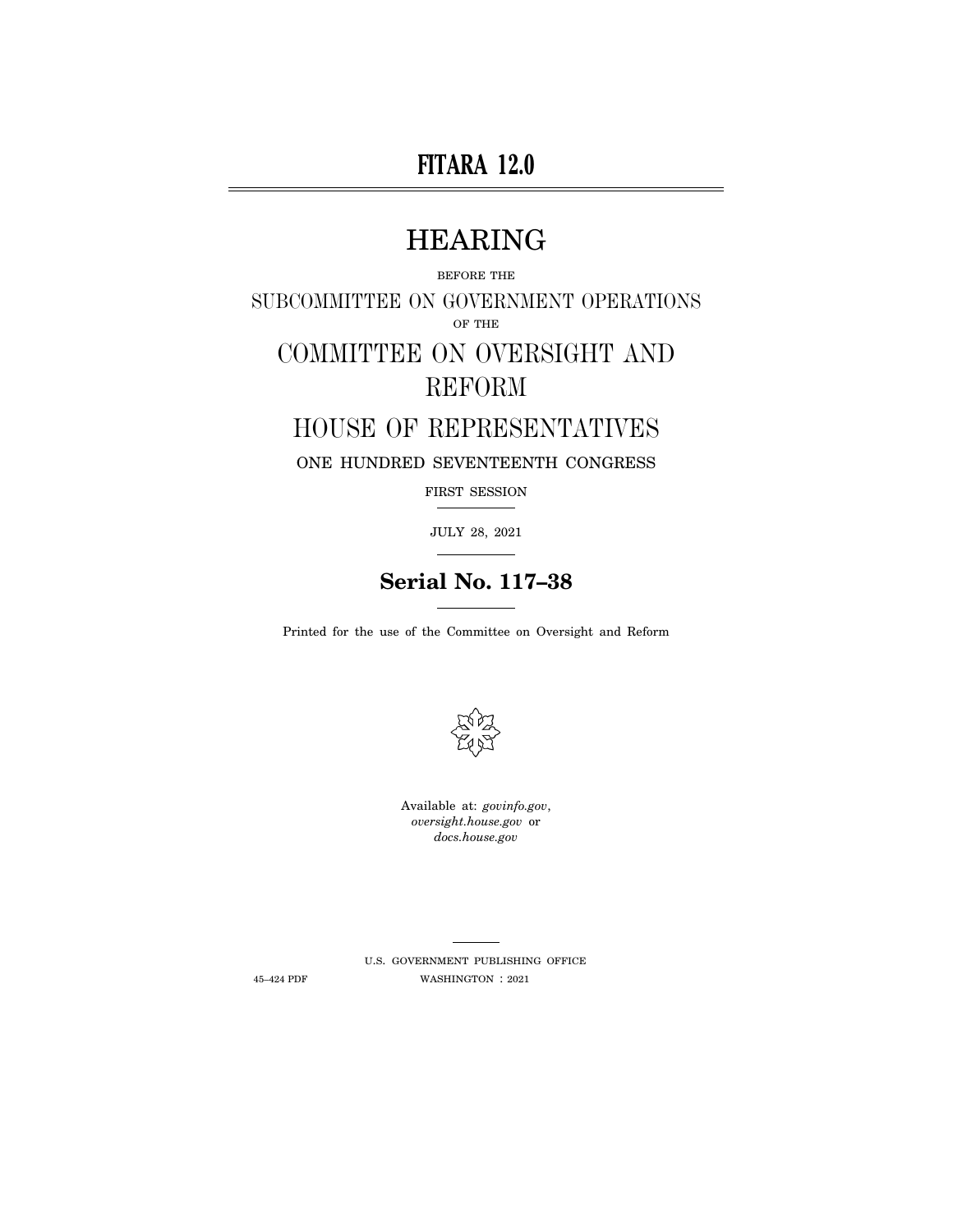# COMMITTEE ON OVERSIGHT AND REFORM

#### CAROLYN B. MALONEY, New York, *Chairwoman*

ELEANOR HOLMES NORTON, District of Columbia STEPHEN F. LYNCH, Massachusetts JIM COOPER, Tennessee GERALD E. CONNOLLY, Virginia RAJA KRISHNAMOORTHI, Illinois JAMIE RASKIN, Maryland RO KHANNA, California KWEISI MFUME, Maryland ALEXANDRIA OCASIO-CORTEZ, New York RASHIDA TLAIB, Michigan KATIE PORTER, California CORI BUSH, Missouri DANNY K. DAVIS, Illinois DEBBIE WASSERMAN SCHULTZ, Florida PETER WELCH, Vermont HENRY C. "HANK" JOHNSON, JR., Georgia JOHN P. SARBANES, Maryland JACKIE SPEIER, California ROBIN L. KELLY, Illinois BRENDA L. LAWRENCE, Michigan MARK DESAULNIER, California JIMMY GOMEZ, California AYANNA PRESSLEY, Massachusetts MIKE QUIGLEY, Illinois

JAMES COMER, Kentucky, *Ranking Minority Member*  JIM JORDAN, Ohio PAUL A. GOSAR, Arizona VIRGINIA FOXX, North Carolina JODY B. HICE, Georgia GLENN GROTHMAN, Wisconsin MICHAEL CLOUD, Texas BOB GIBBS, Ohio CLAY HIGGINS, Louisiana RALPH NORMAN, South Carolina PETE SESSIONS, Texas FRED KELLER, Pennsylvania ANDY BIGGS, Arizona ANDREW CLYDE, Georgia NANCY MACE, South Carolina SCOTT FRANKLIN, Florida JAKE LATURNER, Kansas PAT FALLON, Texas YVETTE HERRELL, New Mexico BYRON DONALDS, Florida

RUSSELL ANELLO, *Staff Director*  WENDY GINSBERG, *Subcommittee on Government Operations Staff Director*  AMY STRATTON, *Deputy Chief Clerk*  CONTACT NUMBER: 202-225-5051

MARK MARIN, *Minority Staff Director* 

#### SUBCOMMITTEE ON GOVERNMENT OPERATIONS

GERALD E. CONNOLLY, Virginia, *Chairman* 

ELEANOR HOLMES NORTON, District of Columbia DANNY K. DAVIS, Illinois JOHN P. SARBANES, Maryland BRENDA L. LAWRENCE, Michigan STEPHEN F. LYNCH, Massachsetts JAMIE RASKIN, Maryland RO KHANNA, California KATIE PORTER, California

JODY B. HICE, Georgia *Ranking Minority Member*  FRED KELLER, Pennsylvania ANDREW CLYDE, Georgia ANDY BIGGS, Arizona NANCY MACE, South Carolina JAKE LATURNER, Kansas YVETTE HERRELL, New Mexico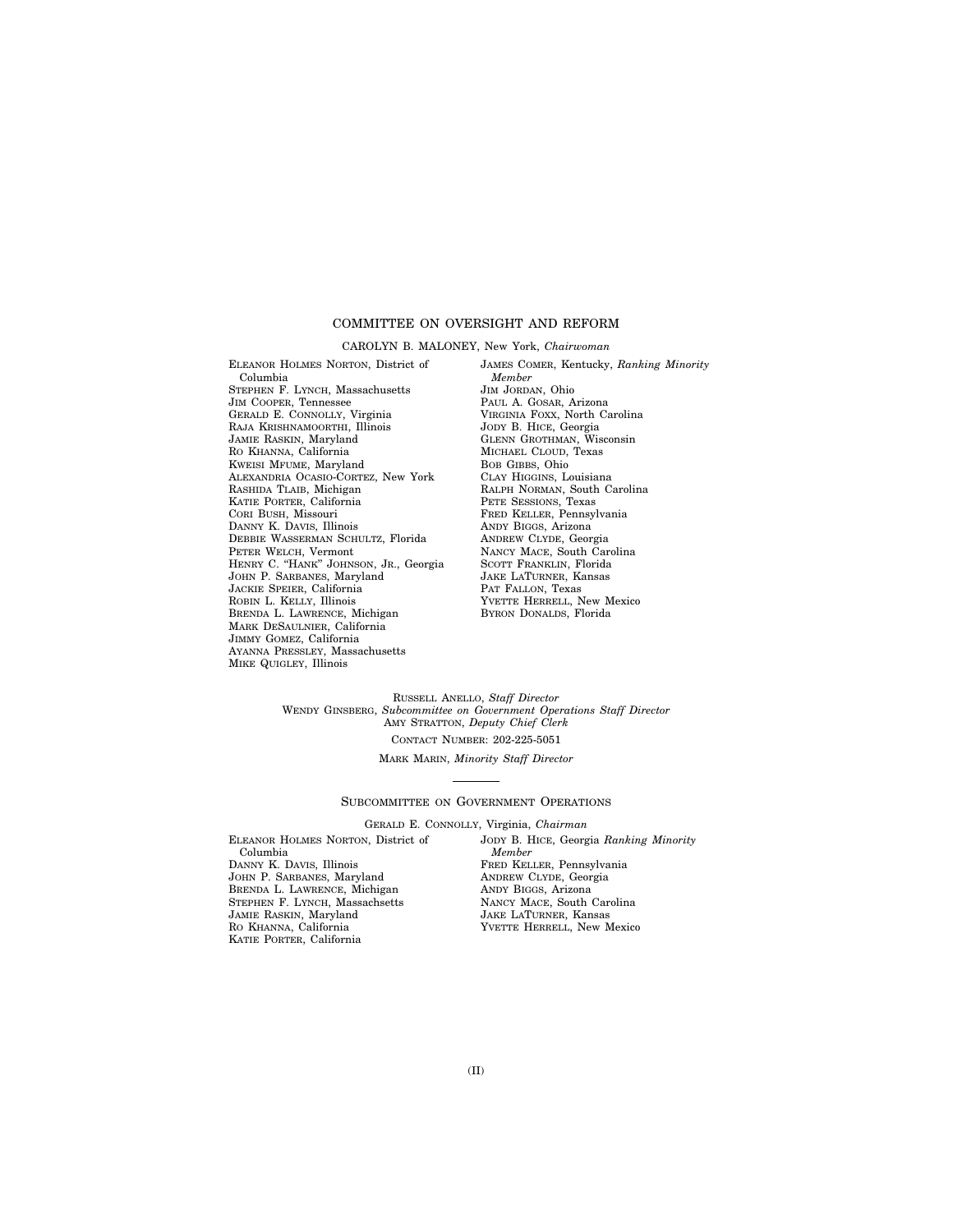# C O N T E N T S

Hearing held on July 28, 2021 ............................................................................... 1

 $\overset{\text{Page}}{1}$ 

#### WITNESSES

| Ms. Clare Martorana, Federal Chief Information Officer, Office of Manage-                                                                          |   |
|----------------------------------------------------------------------------------------------------------------------------------------------------|---|
| ment and Budget                                                                                                                                    |   |
|                                                                                                                                                    |   |
| Mr. Keith A. Bluestein, Chief Information Officer, Small Business Adminis-                                                                         |   |
| tration                                                                                                                                            |   |
|                                                                                                                                                    | 9 |
| Mr. Sean Brune, Chief Information Officer, Social Security Administration                                                                          |   |
| 11                                                                                                                                                 |   |
| Ms. Carol C. Harris, Director, Information Technology and Cybersecurity,                                                                           |   |
| Government Accountability Office                                                                                                                   |   |
| 12.                                                                                                                                                |   |
|                                                                                                                                                    |   |
| Written opening statements and statements for the witnesses are available<br>$\mathbf{v}$ , and $\mathbf{v}$ , and $\mathbf{v}$ , and $\mathbf{v}$ |   |

*on the U.S. House of Representatives Document Repository at: docs.house.gov.* 

### INDEX OF DOCUMENTS

<sup>\*</sup> Questions for the Record: to Mr. Keith A. Bluestein; submitted by Chairman Connolly.

<sup>\*</sup> Questions for the Record: to Mr. Sean Brune; submitted by Chairman Connolly.

<sup>\*</sup> Questions for the Record: to Ms. Clare Martorana; submitted by Chairman Connolly.

*The documents are available at: docs.house.gov.*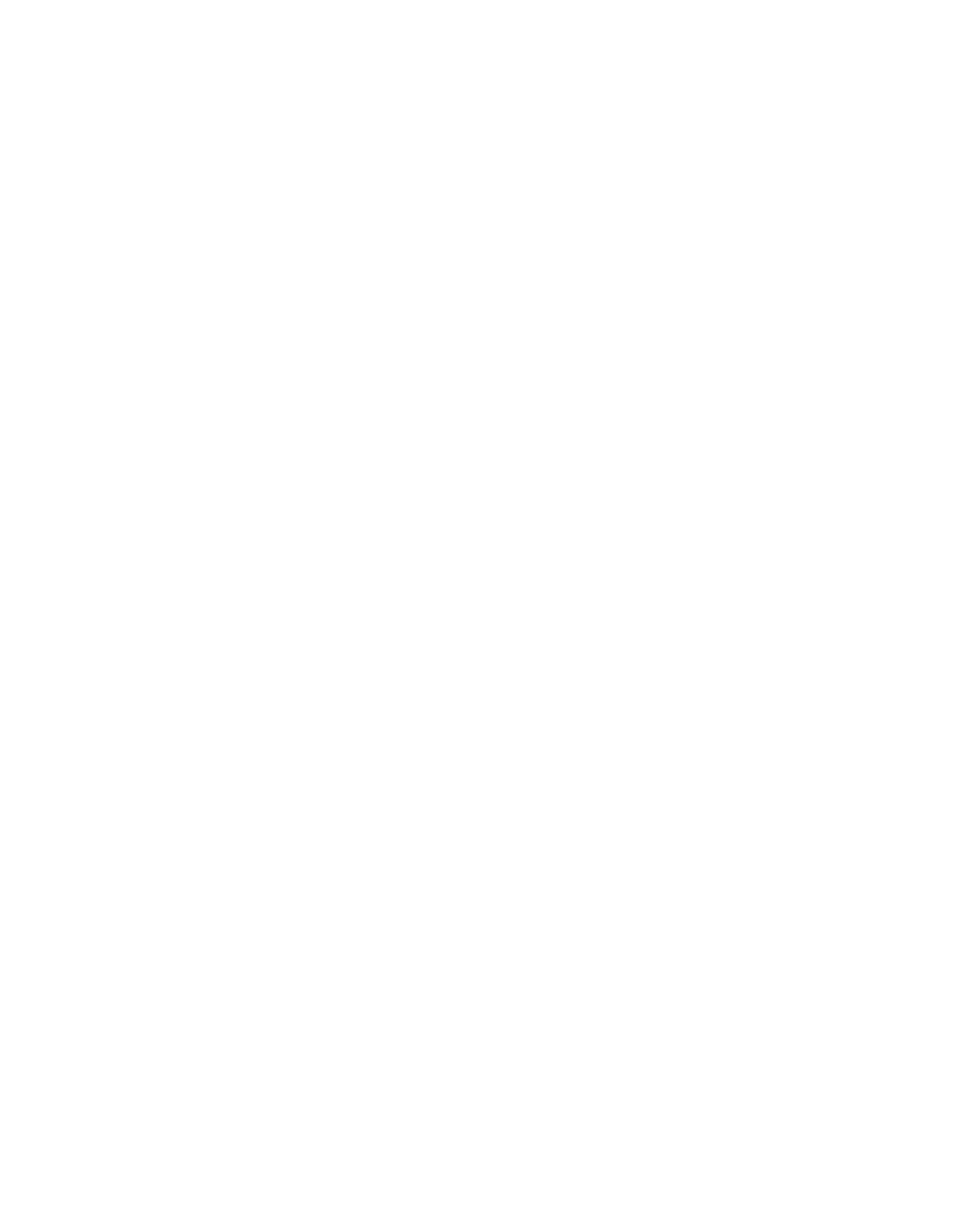# **FITARA 12.0**

### **Wednesday, July 28, 2021**

HOUSE OF REPRESENTATIVES COMMITTEE ON OVERSIGHT AND REFORM SUBCOMMITTEE ON GOVERNMENT OPERATIONS *Washington, D.C.* 

The subcommittee met, pursuant to notice, at 2:13 p.m., 2154 Rayburn House Office Building, Hon. Gerald Connolly (chairman of the subcommittee) presiding.

Present: Representatives Connolly, Norton, Davis, Lynch, Khanna, Porter, Comer, Hice, Keller, Biggs, and LaTurner.

Also present: Representative Issa.

Mr. CONNOLLY. Welcome, everybody, to today's hybrid hearing. Pursuant to House rules, some members will appear in person. Others will appear remotely on Zoom.

Since some members or witnesses are appearing in person, let me first remind everyone that pursuant to the latest guidance from the House attending physician, all individuals attending this hearing in person are expected to wear a face mask in the hearing room, regardless of their vaccination status.

Members or witnesses may remove their masks when recognized by the chair to speak, and then kindly put the mask back on afterwards. Members who are not wearing a face mask risk not being recognized.

In addition, because we have a mix of vaccinated and unvaccinated people in the hearing room, we must maintain distancing to protect those who are not vaccinated.

Let me also state a few reminders for those members who are appearing in person. You will only see members and witnesses appearing remotely in the monitor in front of you when they are speaking in what is known as speaker view.

A timer is visible in the room directly in front of you. For members appearing remotely, I know you are all familiar with Zoom by now, but let me remind everyone of a few points.

First, you will be able to see each person speaking during the hearing, whether they are in person or remote. If you have Zoom set to speaker view or if you have questions about this, please contact committee staff immediately.

Second, we have a timer that should be visible on your screen when you are in the speaker view. Members who wish to pin the timer to their screen should contact committee staff for assistance.

Third, the House rules require we see you. So, please have your cameras turned on.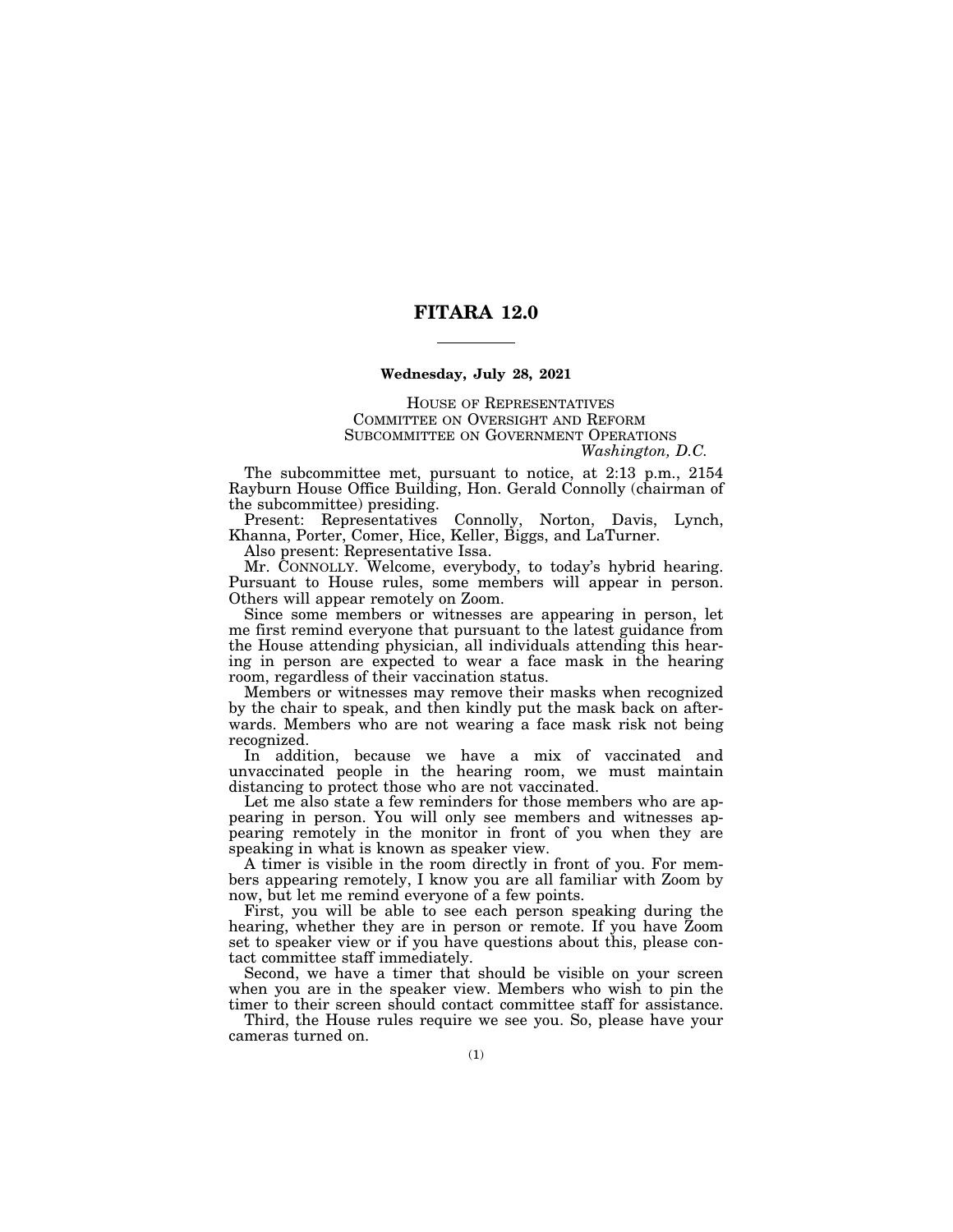Fourth, members who are appearing remotely who are not recognized should remain muted so that we can minimize background noise and feedback and hear the person recognized to speak.

And fifth, I will recognize members verbally but members retain the right to seek recognition verbally. In regular order, members will be recognized in seniority for questions.

Last, if you want to be recognized outside of regular order, you may identify that in one of several ways. You can use the chat function to send a request, you may send an email to the majority staff, or you may unmute your mic to seek recognition.

Obviously, we don't want people talking over each other. So, my preference would be that members use the chat function or email our staff to facilitate formal recognition, and we will do the best we can to get back to you expeditiously.

We will begin the hearing in just a moment, and meanwhile, the chair would ask unanimous consent to recognize our colleague, the former chairman of the full committee, Darrell Issa, to be able to participate fully in this hearing.

Without objection, it is so ordered.

Committee will come to order. Without objection, the chair is authorized to declare a recess of the committee at any time. I now recognize myself for an opening statement.

For the past six years, this subcommittee has maintained a steady and bipartisan oversight of agency implementation of the Federal Information Technology Acquisition Reform Act in addition to other critical IT laws incorporated into the biannual FITARA scorecard.

The scorecard holds agencies accountable for improving their IT postures. In practice, the scorecard is a tool for Congress and the public to ensure better cybersecurity, reduce wasteful spending, and make government service to the Nation more effective.

Throughout this pandemic, we have come to realize how vital agile IT and strong IT governance are to the success of the Federal Government in meeting the needs of the people we all serve.

Today's hearing will discuss the results of the twelfth iteration of the FITARA scorecard. This hearing will also focus on how Congress and the administration can work together to improve services to this Nation.

We will examine how we can effectively modernize IT across the Federal Government, including making changes to administration guidance and adding new oversight metrics to the scorecard itself in order to hold agencies accountable for transforming how government does business.

Today, we will also hear for the first time from the new Federal CIO, Clare Martorana, about the administration's Federal IT priorities, including how it plans to administer the recent \$1 billion technology modernization fund approved by Congress.

And, additionally, we will hear how she plans to prioritize projects to retire legacy Federal IT systems to accelerate agencies' transition to emerging technologies, improve Federal cybersecurity, and to implement actions from lessons learned from the pandemic.

The fact that Ms. Martorana is—am I pronouncing that right, Martorana—is here today is a clear indication of the Biden admin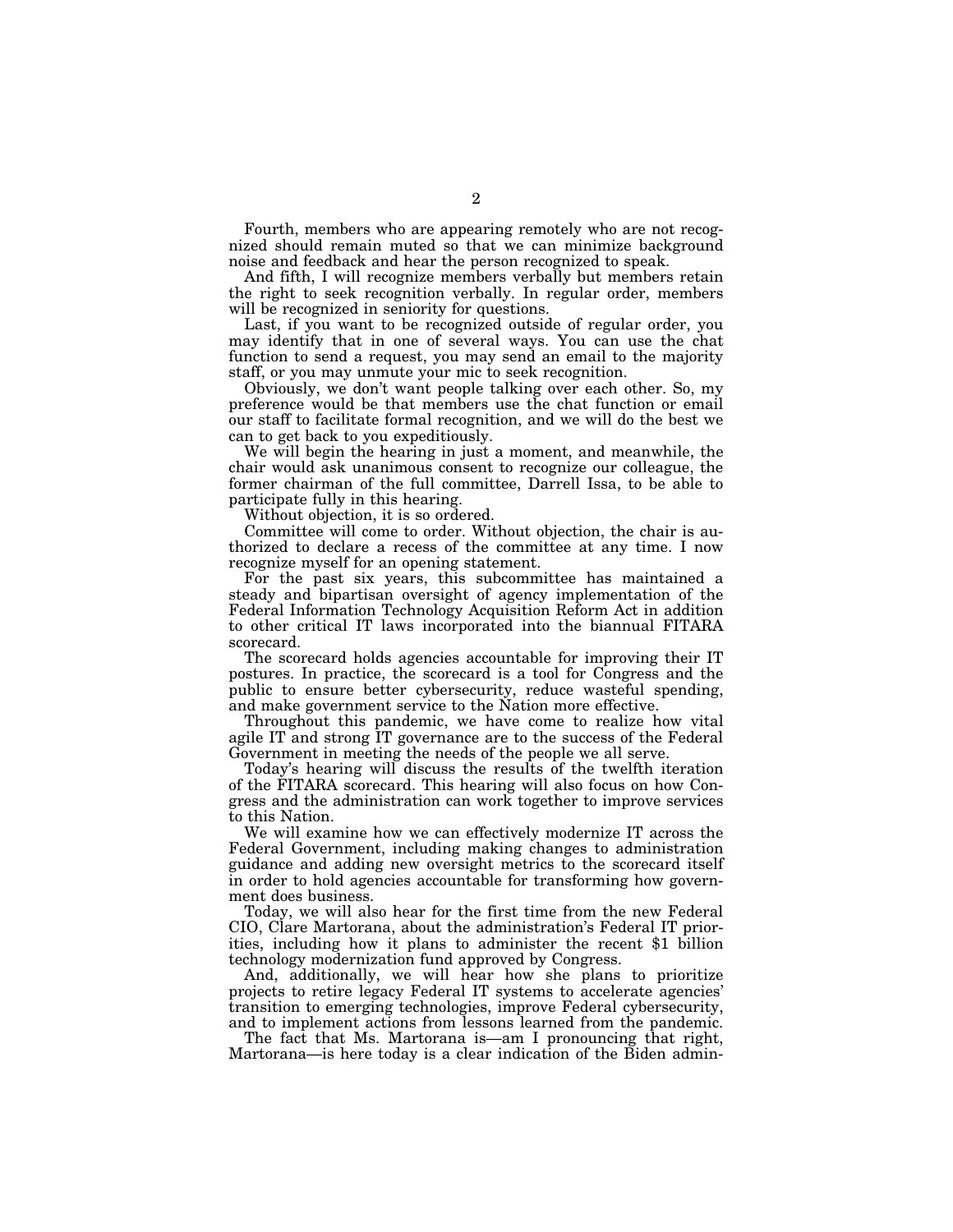istration's commitment and recognition of the significance of FITARA and Federal IT investments themselves.

Since the December 2020 scorecard four agencies' FITARA scorecard grades increased, two decreased, and 18 remained unchanged. Nearly all agencies received a passing grade.

Unfortunately for some agencies and in some categories, progress has slowed. I hope to hear from our witnesses and OMB about transcending the hurdles to improved IT and to ensure efficient IT acquisition and management practices.

We must continue to strive for the dividends reaped from modernizing legacy IT systems, migrating to the cloud, and maintaining a strong and robust and protective cyber posture.

Despite some backsliding, the scorecard demonstrates continued improvements in many categories. Since the scorecard's inception in 2015, agencies have made substantial positive strides in improving their information technology practices.

For example, historically, agencies have reported that poor-performing projects are often broadly scoped and aim to deliver functionality several years after initiation. FITARA, however, requires agency CIOs to ensure that IT investments are adequately implementing incremental development practices and that functionality is timely.

Since 2015, the portion of agencies' IT projects implemented incrementally has risen from 58 percent to 78 percent. Among the FITARA scorecard categories with the greatest impact on taxpayer savings is the IT portfolio review process known as PortfolioStat.

Since 2015, the amount of money agencies have reportedly saved, including the costs they have avoided as a result of their PortfolioStat effort, has risen from \$3.4 billion to \$23.5 billion.

This increase includes \$1.3 billion related to eliminating duplicative software licenses and about \$7 billion in savings on data center consolidation. I might add, parenthetically, this committee will insist that the law be complied with in full.

The law circumscribes how data center consolidation is to occur and we will not suffer any delusion in the idea of data center consolidation or in the metric surrounding it.

We will insist the law be complied with and, if necessary, on a bipartisan basis I believe we are prepared to pass additional legislation for clarification if that is needed. Hopefully, it won't be.

I look forward to hearing from our witnesses on how they can continue to save taxpayer dollars while also ensuring agencies improve and fortify their IT infrastructures to better serve the public.

In addition to modernizing and acquiring the right technology, agencies must fill the skills gap in IT positions across the Federal Government, a big challenge.

Our Federal IT work force is rapidly aging into retirement. As of March 2021, 3.3 percent of the Federal Government's full time IT employees were under the age of 30—3.3 percent. Fifty-twopoint-five percent were over the age of 50.

Federal agencies must focus on recruiting and hiring young IT professionals with the knowledge and skills needed to address the technology challenges of tomorrow.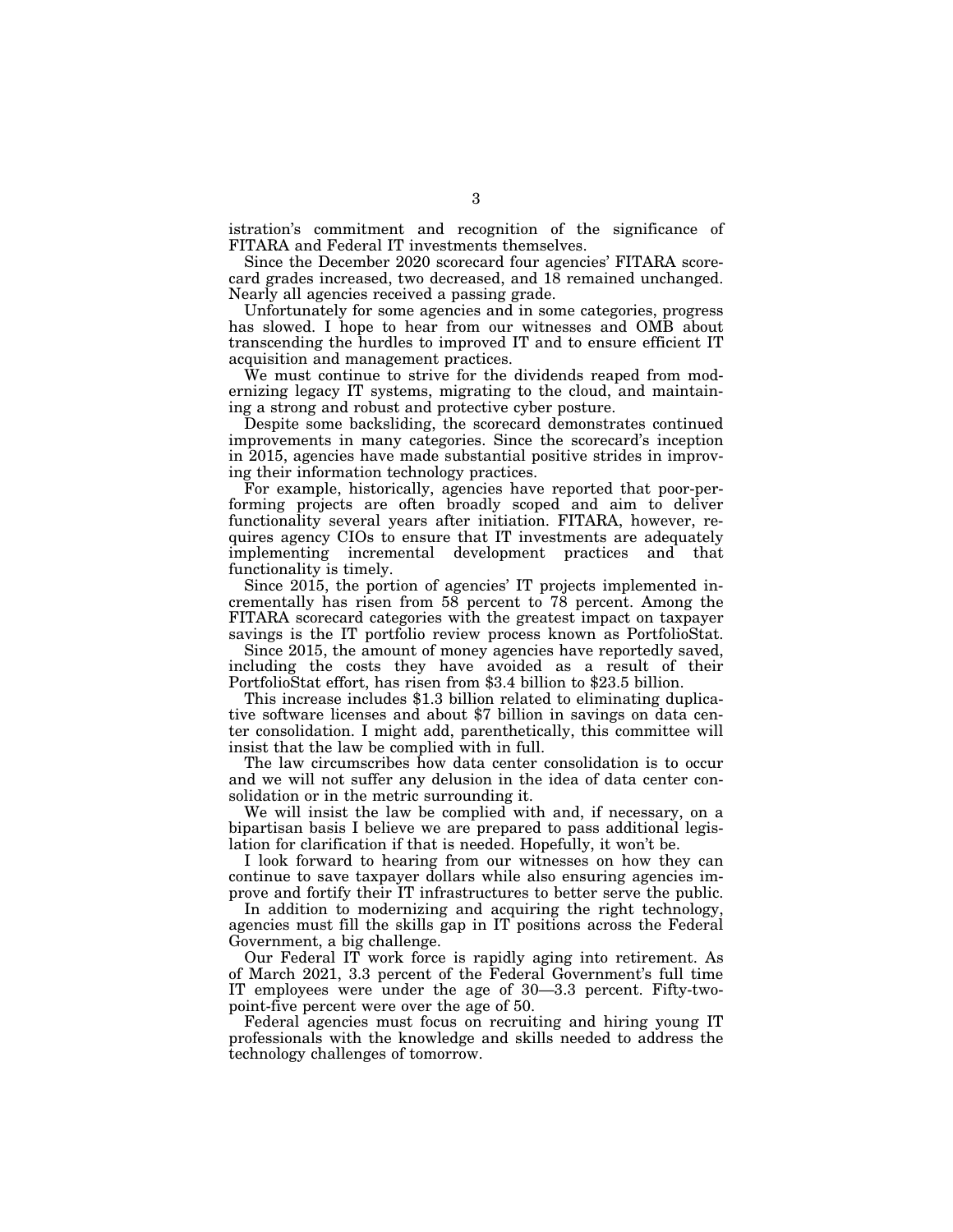At the very first FITARA hearing, former Department of Transportation CIO Richard McKinney stated, ''IT is no longer just the business of the CIO. It is everybody's business.''

Never has this been truer or clearer than in the wake of the coronavirus pandemic, where IT saved thousands of lives by enabling telework and keeping the government and the economy running.

We have seen firsthand how the agencies that continued to use outdated IT during the pandemic struggled to serve the very people who rely on them.

Some agencies remained mired in backlogs, including the National Archives and Records Administration, which failed to digitize critical veterans' records, and we are now paying a price for that.

The archives now reports a years-long backlog in providing veterans' access to records that qualify them for medical treatment, unemployment assistance, home loans, and student loans.

That is why I joined the ranking member, Mr. Hice, in urging the national archivist to apply for IT modernization funds so government can keep its commitments to our Nation's veterans.

Unfortunately, NARA is not the only Federal agency plagued by legacy IT systems. Congress and the administration must work together to prioritize IT modernization across the Federal Government.

With the Delta variant on the rise across the country and vaccinations flat lining, the stakes for effectively implementing FITARA are higher than ever.

When executed well, government IT modernization can ensure the efficient delivery of critical services. It can improve the government's knowledge and decision-making and save lives.

When executed poorly, it leads to outright failures in serving the American people when they need their government the most, and we have seen that too in the pandemic.

Simply put, the fate of the world's largest economy actually rises and falls in part with the ability of the government IT systems to deliver in an emergency.

The importance of Federal agencies' effective use of IT is too great to ignore, and this subcommittee won't waver in its continued oversight of agencies' IT acquisition and management.

And I might say, this is our twelfth scorecard hearing. I don't believe there is another committee in Congress that can match this record on a single piece of legislation in terms of oversight.

That is how committed we are and have been on a bipartisan basis throughout the years. And, of course, the co-author of FITARA, Mr. Issa, will be joining us a little bit later in the subcommittee hearing, and we are very pleased to have him back.

So, with that, the chair recognizes the distinguished ranking member, Mr. Hice from Georgia, for his opening statement.

Mr. HICE. Thank you, Mr. Chairman. I appreciate you holding this hearing.

And first of all, I do want to welcome Clare Martorana for joining us today and for your first time as the role of the Federal chief information officer. We welcome you here today.

Given your experience as an agency CIO, I really am interested to get your perspective on the FITARA scorecard and the IT dash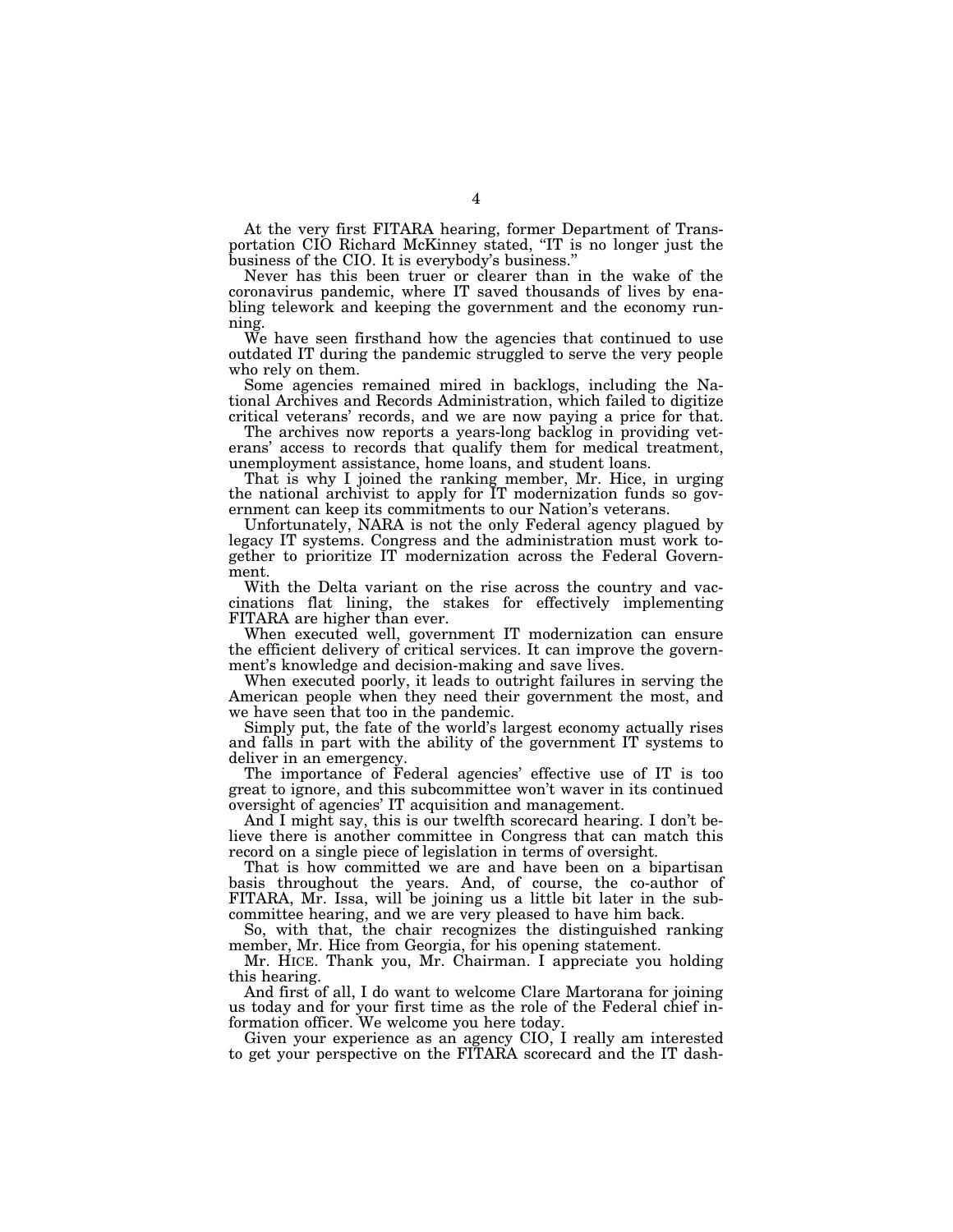board and, for that matter, actually, to help agencies' CIOs manage their portfolios and help OMB with its own government-wide oversight efforts or if these are just big reporting exercises. I look forward to hearing your perspective on all of that.

As the chairman said, this is the twelfth time that we have had a FITARA scorecard. I know it has changed over time. But to me, the overriding question is and always will be are we spending Federal IT dollars well.

I mean, at the end of the day, that is the issue. And, you know, are projects coming in on time? Are they on budget? Do they do what they are supposed to do? Why or why not?

I mean, these are just basic questions that we need to face and that we need answers for, and that we need to keep a pulse on as we go through all of this.

These are important questions, and the answers to these questions shine the light on pretty much everything else, whether it is procurement, work force, organizational structure, culture, and on and on. So, the score card has evolved in the past.

Frankly, I think it is time that we take a fresh look at the whole FITARA process through the lens that I have just described, with any reported metrics reflecting measurable legislation or executive branch policies. We have got to be objective and quantifiable, and it needs to be reported in a matter that is comparable agency to agency.

So, I get it that all of that is probably easier said than done. I mean, I know that. But nothing around this place is easy. But I would like to take a good look at these type of things, frankly, before we move on to FITARA 13 and 14.

I also think the subcommittee needs to take a good look at a few other issues, Mr. Chairman, and I would put this out there. What is the state of IT modernization, generally speaking? I know Congress passed the MGT Act and now there is billion of dollars, really, in technology modernization. Those funds are to be spread around.

But what is its impact? What are we really getting in relation to modernization? Is it happening? Is it having the impact that it is going to point toward the kinds of modernization experiences that you have described in your testimony, Ms. Martorana?

Second, are our systems safe? This is an issue that has come up time and again in hearings. As much as any system can be safe, are our systems safe?

In its testimony, the GAO's top concern revolve around cyber issues. It is an issue we have got to deal with, and I believe the scorecard needs to hone in on those types of questions.

Given the critical nature of the topic, is it enough just to have it to be a subcomponent of the broader scorecard? Or is it time to figure out a way to shine the spotlight on this area without tipping off the bad guys of our vulnerabilities? I think we have got to address this.

And then, finally, how well are the American people being served? I think the scorecard needs to reflect this. At the end of the day, the Federal Government is here to serve the American people, and we need to know how effective we are doing in that.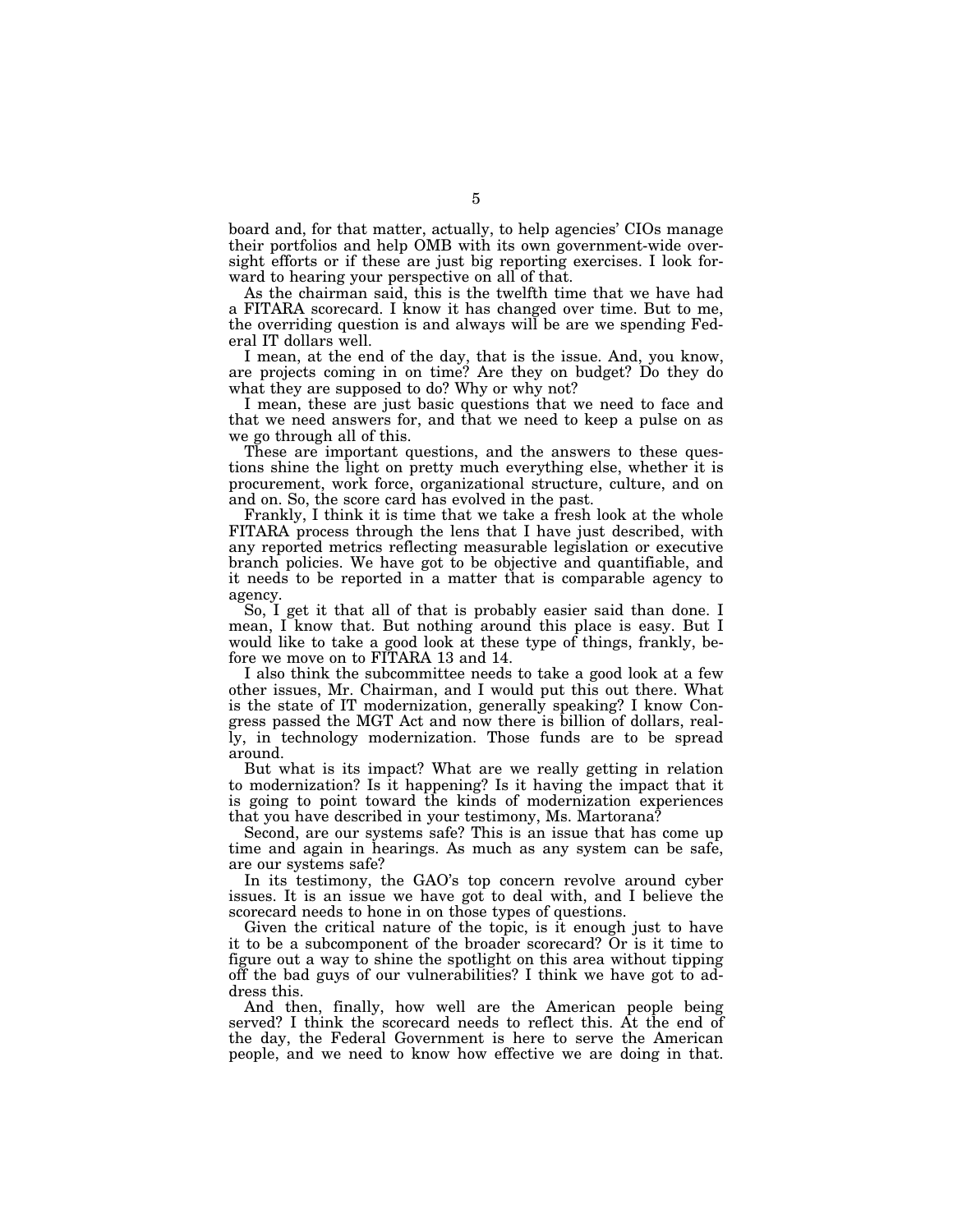How easy is it to access government services and benefits through digital means? In the private sector, you don't survive for long if you don't excel in this area, and I believe we need to take a look at it on the Federal perspective as well.

And, Ms. Martorana, again, in your testimony we share the view that you said, quote, ''The Federal Government is fundamentally in the service business.'' I totally agree with you on that. In fact, I couldn't agree more.

So, all of the items that I have mentioned here are important. But I would like to specifically ask my colleague from Virginia, Chairman Connolly, if we could look at some of these issues, going forward.

I think these are worthy not only of attention, but of fine tuning the scorecard as a whole. I will put that out there. I am not finished but-

Mr. CONNOLLY. I will respond to my colleague, of course, and, in fact, I definitely see the FITARA scorecard as always a work in progress.

Mr. HICE. Right.

Mr. CONNOLLY. And the only caution is, as you can see from the grades in front of us, we have not yet succeeded in full implementation.

So, we don't want to lose our sight of that. But we also always want to be capturing other dynamics as we learn and as we see performance in the Federal Government.

So, I couldn't agree with you more.

Mr. HICE. I thank you, Chairman.

Mr. CONNOLLY. And, absolutely, we will work with you.

Mr. HICE. Thank you, Mr. Chairman.

And the last point I will make is this. I have made clear the focus of the administration. They should be having Federal employees return to their offices. But I am concerned that the emphasis instead appears to be on institutionalizing expanded telework.

So, I am glad that we are joined by the CIO of the Social Security Administration today as well. So, this is one of the agencies facing the greatest challenge in providing the American people with services that they need, and if SSA is not going to reopen more rapidly then I will be interested to learn how improved IT can help improve citizens' experience.

So in closing, again, I want to thank our witnesses for being here. I am eager to hear the insight and the suggestions as we move on to FITARA 13 and 14 and beyond. I look forward to hearing our discussion today.

And with that, Mr. Chairman, I yield back. Thank you.

Mr. CONNOLLY. I thank the ranking member, and I thank him for his cooperation in this and other endeavors.

I see we have been joined by the ranking member of the full committee. Does he wish to make any statement?

OK. Welcome, Mr. Comer. Glad to have you.

With that, let me introduce our witnesses. We have four witnesses today, and I am going to swear them in. But, first, let me introduce them.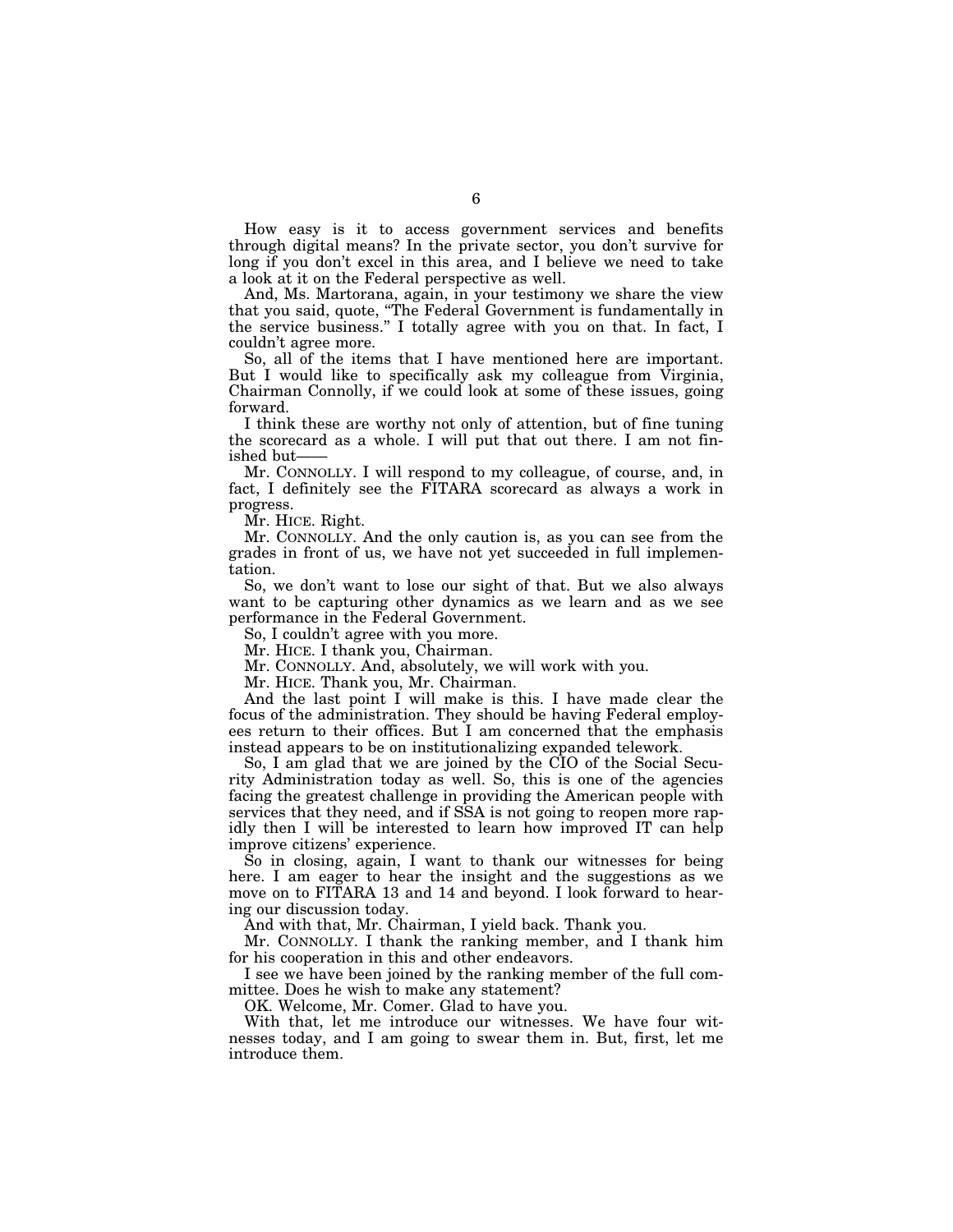Our first witness is Clare Martorana, who is the Federal Chief Information Officer, finally, at the Office of Management and Budget. We are so glad to have you today.

Then we are going to hear from Keith Bluestein, Chief Information Officer at the Small Business Administration.

Third, we will hear from Sean Brune, Chief Information Officer of the Social Security Administration.

And finally, we will hear from our long partner, Carol Harris, Director of Information Technology and Cybersecurity at the GAO, the Government Accountability Office, which actually helped design and continues to help us update and modify the scorecard.

If all of our witnesses could stand and raise their right hand to be sworn in, which is the custom of this committee and subcommittee.

Do you swear to affirm that the testimony you are about to give is the truth, the whole truth, and nothing but the truth, so help you God?

[Witnesses are sworn.]

Mr. BLUESTEIN. I do.

Mr. CONNOLLY. Mr. Brune?

Mr. BRUNE. Yes.

Mr. CONNOLLY. Yes. OK. Let the record show all four of our witnesses have answered in the affirmative. You may be seated. Thank you.

With that, Ms. Martorana, you are recognized for your opening statement. We will ask all of our witnesses, if you could, your full statement will be entered into the record as written. We would ask you to try to summarize your testimony in a five-minute opening statement.

Ms. Martorana?

## **STATEMENT OF CLARE MARTORANA, FEDERAL CHIEF INFOR-MATION OFFICER, OFFICE OF MANAGEMENT AND BUDGET**

Ms. MARTORANA. Chairman Connolly, Ranking Member Hice, and members of the subcommittee, thank you for the invitation to testify about the twelfth FITARA scorecard.

Technology enables mission delivery. It is FITARA that gives every CIO a seat at the table to make the best IT decisions to deliver for our citizens, and it is enterprise collaboration that will be key to making it all happen.

I would like to thank the committee for your leadership promoting modernization. I believe we must take on this challenge together to secure Federal IT and deliver transformational services to the American people.

I would also like to acknowledge Sean, Keith, and fellow—my fellow CIOs and the entire IT work force across our government for their hard work to achieve the grades on this scorecard.

Imagine the day when a citizen can use their mobile phone to sign in and see everything that they have in flight with our government—a small business loan application, the status of their tax refund.

Imagine the process is easy, understandable, convenient, secure, and fast, just like the experiences we have with online banking and food delivery.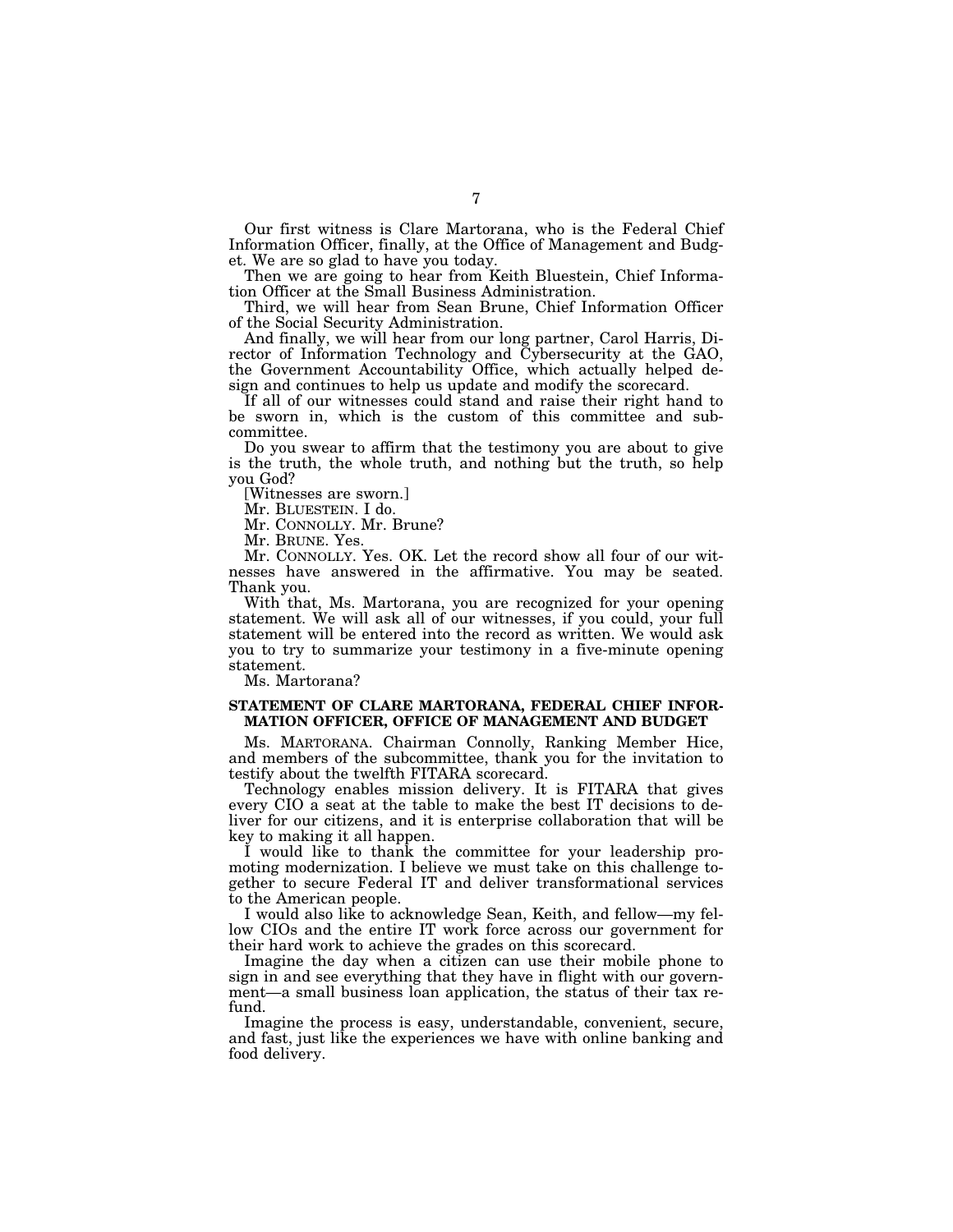With the amount of information we collect across the Federal Government and the enormous investment of taxpayer dollars in Federal IT, this vision is not only possible, it is an expectation in the 21st century.

For over 20 years in the private sector and the past five years in government, I have used innovative technology and human-centered design to improve people's lives. As Federal CIO, I will use my expertise to scale these successes across the Federal enterprise.

Federal employees are counting on us and, more importantly, your constituents, the American people, are not only counting on us, they are asking us to move faster.

We can get there by focusing on three priorities that I address, the long term goals and urgent circumstances we find ourselves in today.

First, cybersecurity is our immediate priority in Federal IT. Cybersecurity is a national priority. I am committed to ensuring every agency is ready for today's threats.

The cyber executive order puts us on a good path to faster incident response and stronger protective measures. By working rapidly and seamlessly, we can achieve results and we must. Our ad-

versaries are on the move and they are aggressive. Second, I am committed to modernizing Federal IT. The \$1 billion appropriation to the Technology Modernization Fund, or TMF, is an important start to improving the government's IT systems.

But it is just a down payment on the multi-year technology modernization projects Federal agencies have identified. The TMF board has received 108 proposals in our accelerated model, totaling \$2.1 billion since the rollout of the funding provided by the American Rescue Plan.

And third, we must focus on service delivery to the American public. It is not our citizens' job to figure out how to navigate across a department or agency silos to gather the services they deserve.

That is our job. By transitioning agencies to a product mindset organized around users, we can deliver modern efficient tools and technology, reduce administrative burden, and spend more time on high-value services to the public.

These challenges have highlighted our need to rethink our approach to Federal IT. We must identify new ways of working across government, such as developing playbooks that build on what we know already works, collaborate more frequently with key stakeholders to focus oversight on the work being done today, and rethinking how we are working in the office of the Federal CIO, such as pairing technologists with our policy experts at the beginning of the process to develop innovative technology solutions within our laws, rules, and regulations.

Finally, we must optimize for results, not optics. We need to show, not tell, and deliver on our mission. As we begin this new chapter of Federal IT modernization, we are building on a strong foundation.

I am excited to enable the government's diverse missions as Federal CIO, and I look forward to partnering with Congress.

Thank you for the opportunity to testify today and I am happy to take your questions.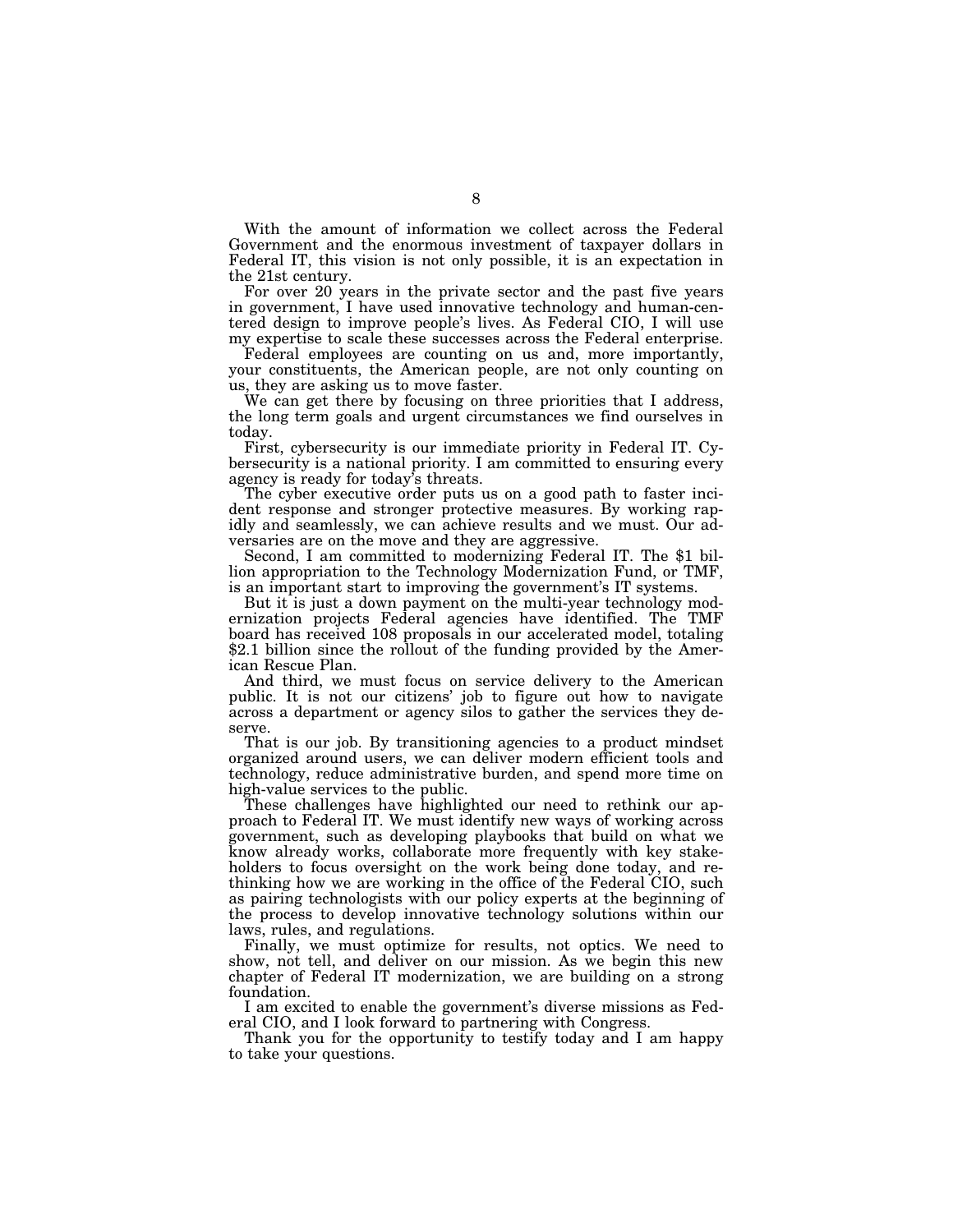Mr. CONNOLLY. Wow. That is a pro. You had 11 seconds left. I am impressed. Great start, and we look forward to working with you as well.

Mr. Bluestein—is it pronounced Bluestein or Bluestein?

Mr. BLUESTEIN. Bluestein.

Mr. CONNOLLY. Mr. Bluestein. Excuse me.

Welcome.

#### **STATEMENT OF KEITH A. BLUESTEIN, CHIEF INFORMATION OFFICER, SMALL BUSINESS ADMINISTRATION**

Mr. BLUESTEIN. Good afternoon, sir.

Chairman Connolly, Ranking Member Hice, subcommittee members, thank you for the opportunity to discuss the Small Business Administration's implementation of FITARA.

Much has changed since the last time we talked to you about FITARA in 2017. To the great benefit of SBA and America's small businesses, FITARA has provided the critical structure in tools for SBA to optimize, modernize, and innovate while investing in the IT work force of tomorrow.

I would also like to add some other benefits that SBA has enjoyed, courtesy of the Modernizing Government Technology Act of 2017, or the MGT Act.

This modernization foundation was vital in enabling exponential scaling of SBA's operations to deliver the Nation's largest ever economic recovery initiative in a very short period of time.

Just to recall the scale, by October 2020, SBA's disaster program approved and disbursed more than three times as many funds for the COVID–19 EIDL program as we had for all disasters combined in the agency's 67-year history.

On the capital-access side, SBA issued more loans in 14 days than they had in 14 years. The scaling challenge was daunting, and while there were some hiccups along the way, SBA's IT infrastructure proved to be resilient, scalable, and adaptable to the changed business requirements, such as transitioning to the maximum telework model.

When I rejoined SBA in June 2020 as the CIO, SBA had already adapted to the changed conditions due to the COVID–19 global pandemic.

The flagship economic recovery programs, EIDL and PPP, were already in high gear, and the SBA work force was rapidly surging up after smoothly transitioning to remote work.

An accelerated deployment of online collaboration tools and training had helped the SBA staff to continue to be productive and not miss a beat while maintaining a robust security posture.

FITARA had solidified the coordination and collaboration between the CIO and the chief human capital officer and the chief procurement officer. These two relationships and the supporting infrastructure that resulted were the key underpinning foundation that enabled the SBA surge for the pandemic response.

We tend to focus on technology with CIO-related activities. But FITARA took a much broader approach to how the CIO becomes a valued mission partner in the agency. The pandemic relief and, more specifically, the CARES Act, brought into clear relief how important these relationships are.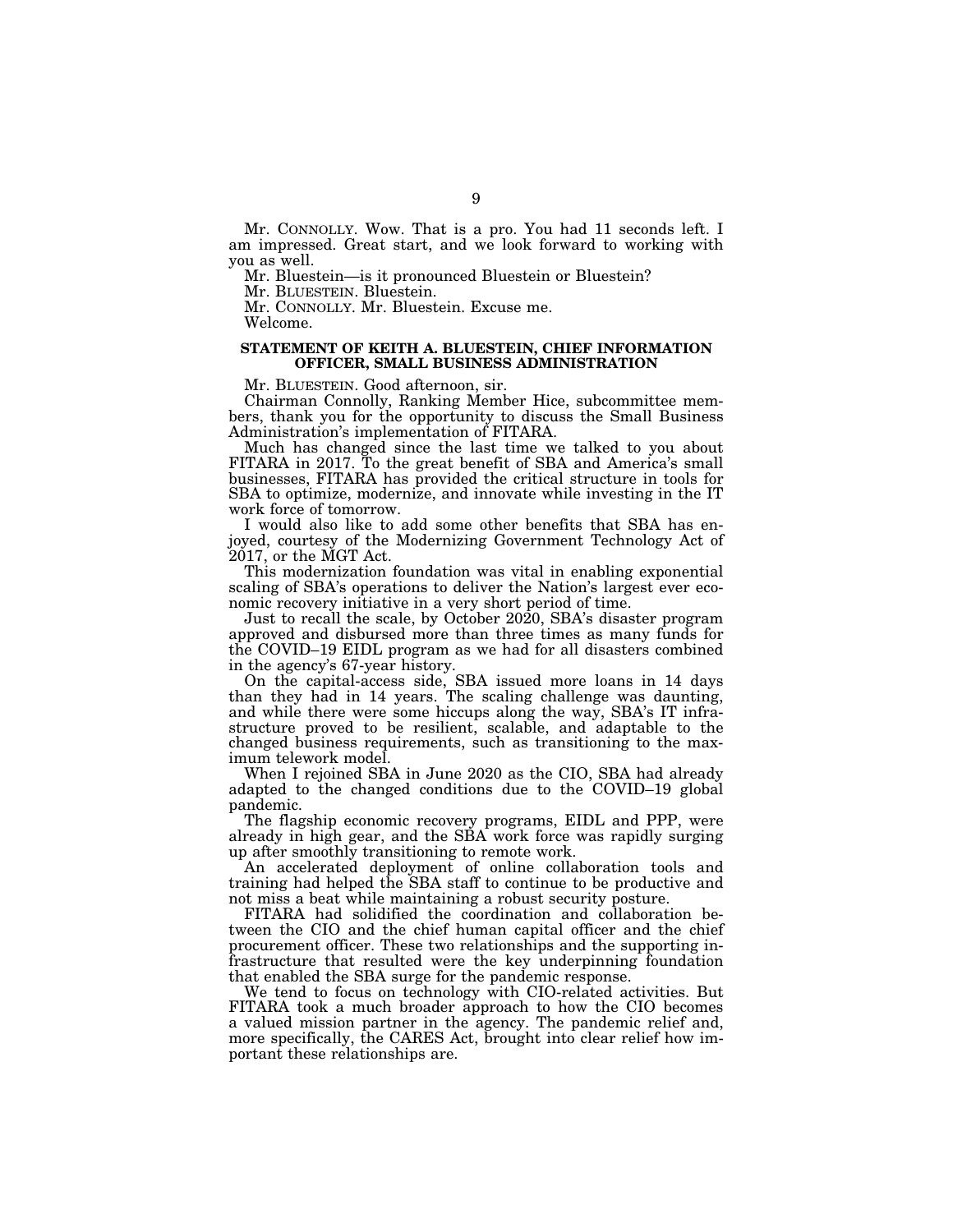Had they not existed prior to the passage of the CARES Act, there is likely no way SBA could have responded with the speed that we did. SBA surged from approximately 5,000 employees to over 18,000 in only a couple of months.

Hiring on that scale was unheard of prior to the pandemic, but the personnel relationships that had developed and cultivated were crucial to this rapid expansion.

Similarly, the need for immediate increase in technical support for the agency's systems and employees called for acquiring huge volumes of laptops for remote work servers, cloud services, software licenses, and contracted support teams.

This was a testament to the great team that procurement organization had in place. The ability to surge to the level that was needed to support all the CARES Act activity was enabled by the tight nexus that had been formed with the CIO and CFO through FITARA.

Looking back now, it is hard to imagine how SBA would have been able to support the CARES Act activities successfully without the prior work that had been prescribed by FITARA.

I would like to highlight other legislation as well. One of the many IT modernization tools you provided government agency is the IT Working Capital Fund, provided for under the MGT Act.

We have taken full advantage of this capability that afforded great flexibilities to CIOs, especially in agencies like ours where we deal primarily with one-year appropriations.

The Working Capital Fund allows SBA to have a long-term vision for modernization with a managed resource pool to ensure that that vision is realized.

This tool helped bolster FITARA by strengthening the collaborative bond the CIO has with the CFO to execute the agency's mission. MGT was a welcome adjunct to FITARA and has allowed SBA to better plan and resource expenditures on a multi-year horizon.

A sampling of some of these projects included modernizing SBA's infrastructure, unifying and enhancing the customer experience, updating support for all small business certification programs, and improving systems that manage entrepreneurial development, to name just a few.

I want to circle back on FITARA, though, to highlight that none of the success comes without the critical support of the administrator and our immediate leadership team.

FITARA is very clear about the importance of the relationship between the department or agency head and the CIO. That importance cannot be overstated, but I don't know that a solid line in an organization chart always captures the level of support that the CIO receives. I understand that scoring and the FITARA scorecard reflects less favorably for SBA and other CIOs without a solid-line relationship.

But I can tell you, personally, that I have unmitigated and total support from both the former and current administrators. While that is a feature envisioned in FITARA, I know this may not always manifest itself the same way in every agency.

I am fortunate. SBA's top leadership always ensures the CIO has direct access and has a seat at the table and their voice is heard.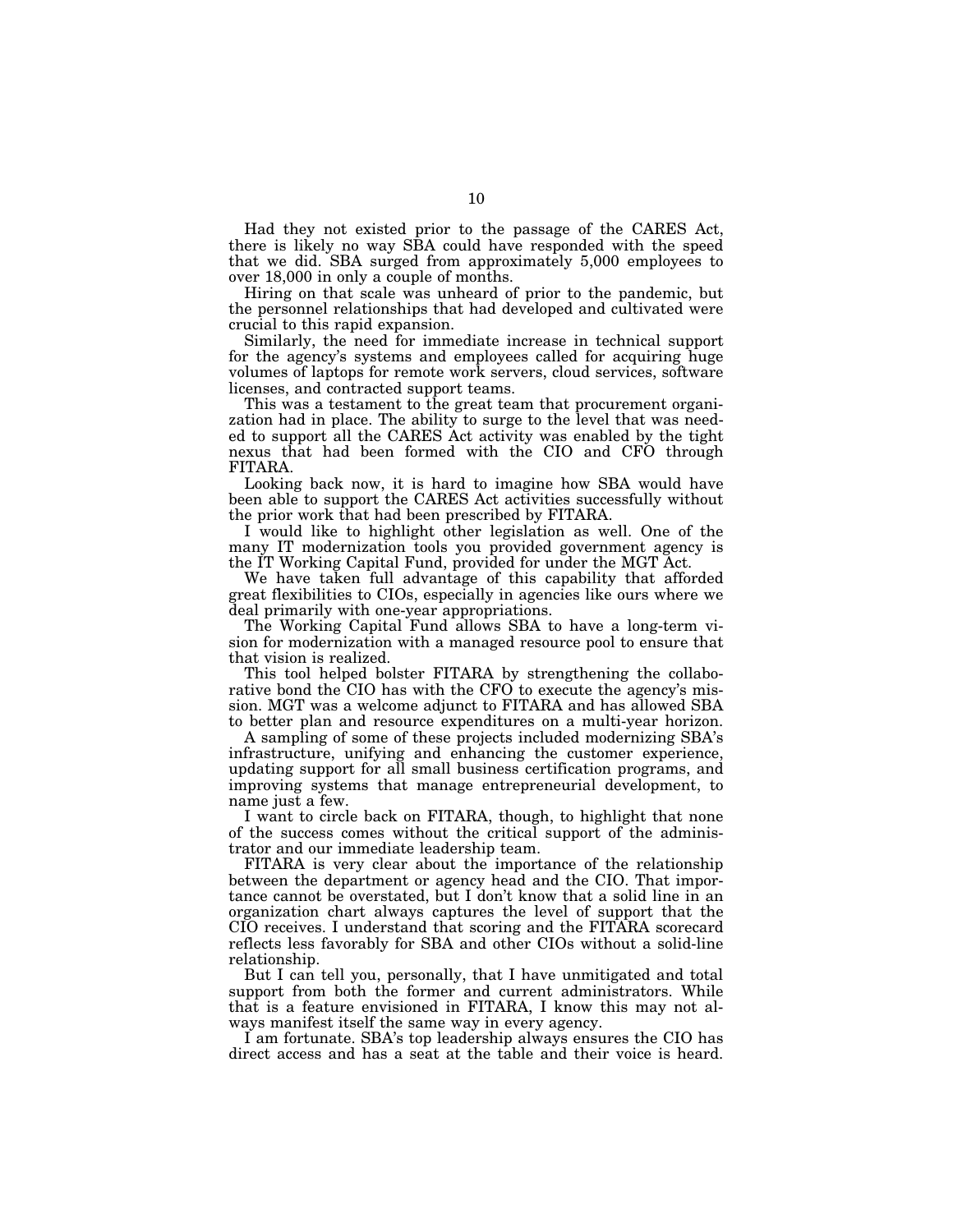The visibility and inclusion helps to ensure that the decisions do not get made in a vacuum or in a siloed fashion, and that such resources are allocated such that the maximum benefit is realized across the agency.

In closing, it bears repeating that the extensive improvement in SBA operations is a direct result of the implementation of FITARA.

Thank you for the opportunity to share SBA's progress on FITARA implementation, and we look forward to answering any questions you may have.

Mr. CONNOLLY. Thank you, Mr. Bluestein.

Mr. Brune, you are recognized for your five-minute summary testimony.

### **STATEMENT OF SEAN BRUNE, CHIEF INFORMATION OFFICER, SOCIAL SECURITY ADMINISTRATION**

Mr. BRUNE. Thank you.

Chairman Connolly, Ranking Member Hice, and members of the subcommittee, I am Sean Brune, Social Security Administration's Deputy Commissioner for Systems and Chief Information Officer.

Thank you for inviting me to discuss the role of information technology and the Federal Information Technology Acquisition Reform Act, or FITARA, in delivering Social Security services to the public.

As a former regional commissioner, I know how vital modern technology is to carrying out our mission. I also appreciate the importance of managing and monitoring information technology investments, a key tenet of FITARA.

Effective use of technology is mission essential. Our employees use technology to collect and store information, pay benefits, and identify and prevent fraud and improper payments.

We have known for years that we must modernize our IT and we are well on our way, phasing out legacy systems and aligning our IT infrastructure with FITARA requirements. We began modernizing our IT framework by building a virtual private network, or VPN, nearly two decades ago.

Since then, we have continued these efforts. In 2015, we began replacing desktop computers with laptops. In 2017, we released an initial comprehensive five-year IT modernization plan, and in 2019, we converted to cell phones for improved mobility and established the role of the Chief Business Officer to partner with the CIO and ensure our IT investments are customer focused.

Our initial 2017 IT modernization plan focused on replacing aging systems and improving service through technology. In 2020, we updated this plan to accelerate delivery of modern software and expand self-service options.

The 2020 update is our current roadmap, and we will continue to update it and prioritize IT initiatives as needed to align with the agency's strategic goals.

The pandemic underscored the importance of IT to our mission and highlighted the success of our modernization efforts.

Last March, when we shifted to telework to keep everyone safe, our secure VPN, laptops and cell phones helped us transition over 90 percent of Social Security employees and thousands of state employees who make medical determinations to telework within a few weeks.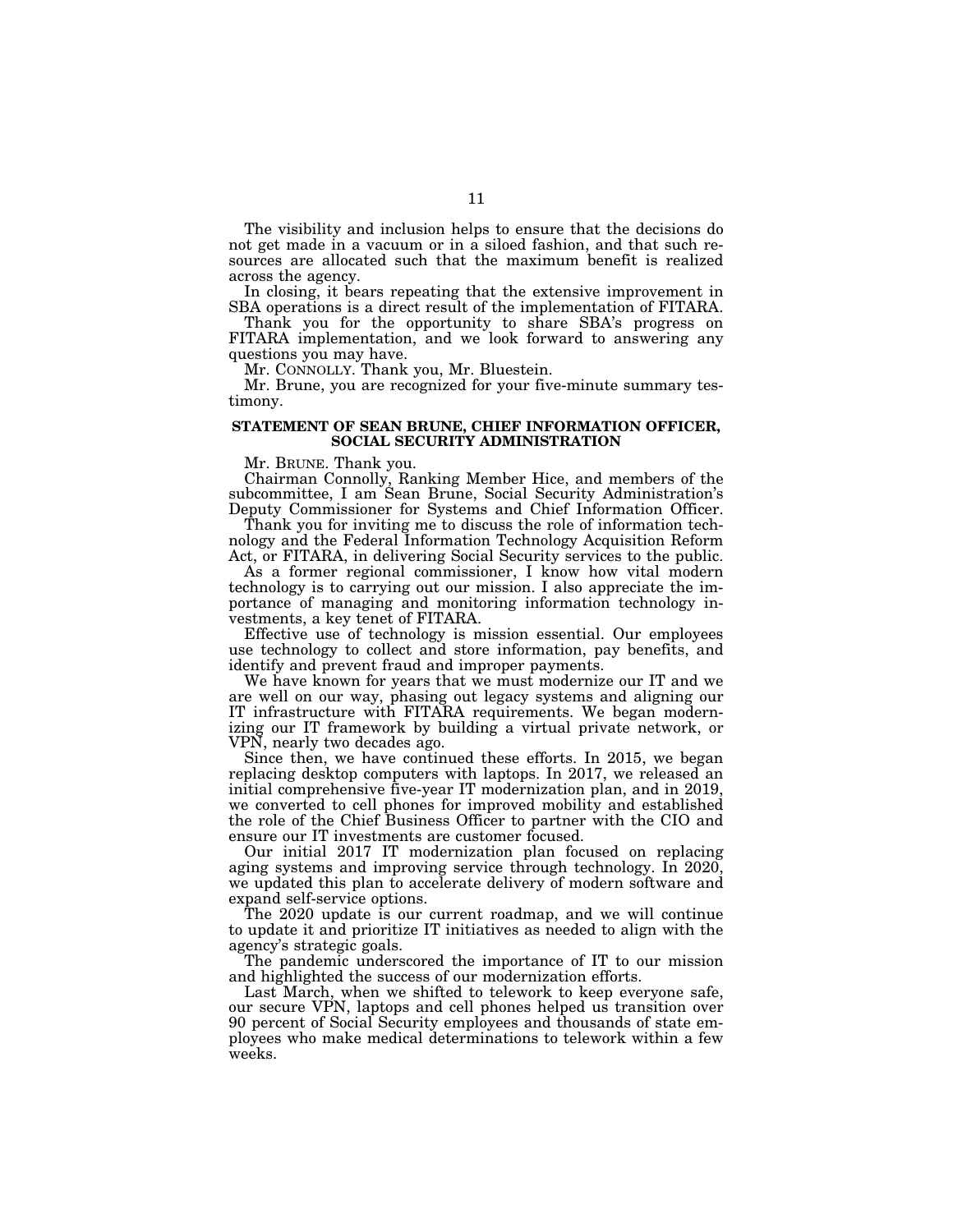Technology has allowed us to continue to serve the public through online and telephone services, while we limited in-person service to critical situations.

The pandemic also emphasized the need to further expand electronic self-service options for the public and to restructure outdated work processes.

To meet our customers' needs, we quickly implemented new electronic signature options, modern processes for submitting forms online, and increased their use of video to conduct disability hearings.

This year, we began rolling out a modern unified communications platform to improve customer service when people call us. We are also revamping our public-facing website, *socialsecurity.gov*, to streamline content and redesign the homepage. We plan to fully implement the new website next year.

Technology supports improving public service. FITARA and this committee's scorecard help us assess our progress in managing our IT infrastructure and provide guideposts for improvement.

In accordance with FITARA, we make informed funding decisions on IT investments by leveraging some commercial off-the-shelf products and executing incremental product deployment.

As a result, we have maximized resources, expanded digital services on our online channel, My Social Security, and ensured the security and stability of these new service options.

Moving forward, we will offer more streamlined and automated self-service options and enhance in-office service for people who need them while maintaining a robust cybersecurity program.

We appreciate President Biden's Fiscal Year 2022 discretionary request of \$14.2 billion, which will help us continue to build the secure, efficient, customer-centric IT infrastructure of tomorrow.

In closing, I want to thank our Social Security employees for their resilience and dedication to our mission during this challenging time.

I appreciate the opportunity to be here today to update you on SSA's progress and I look forward to answering any questions you may have.

Mr. CONNOLLY. Thank you, Mr. Brune. Right on time. And we join you in thanking all of our dedicated public servants in all of our Federal agencies who have continued to function and serve the American public during this unprecedented pandemic. Thank you.

Ms. Harris, welcome back. What do we need to know?

Ms. HARRIS. Thank you.

Mr. CONNOLLY. You are recognized.

# **STATEMENT OF CAROL C. HARRIS, DIRECTOR, INFORMATION TECHNOLOGY AND CYBERSECURITY, GOVERNMENT AC-COUNTABILITY OFFICE**

Ms. HARRIS. Chairman Connolly, Ranking Member Hice, and members of the subcommittee, I want to thank you and your excellent staff for your continued oversight of Federal IT management and cybersecurity with this twelfth set of grades.

Your scorecard continues to serve as a key barometer for measuring FITARA implementation as well as other essential IT reform initiatives.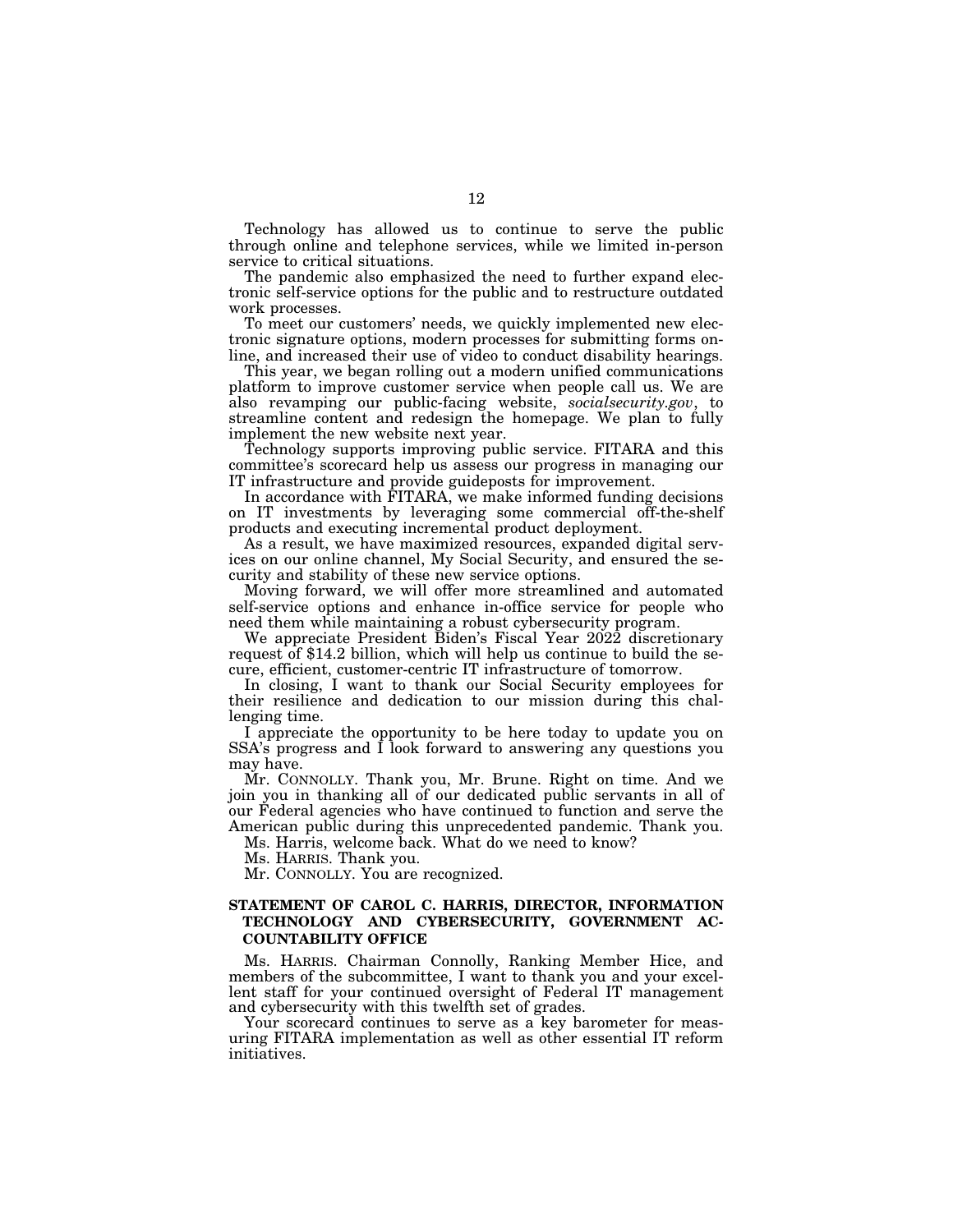Since the December 2020 scorecard, progress made by the agencies to implement FITARA has slowed a bit, with 18 agencies' overall grades unchanged, two with decreases, and only four with increased grades.

Most agencies receiving a pass—most agencies received a passing C or higher grade, with DOJ receiving the only D. GSA was the only agency to receive an A for this iteration. I will now share some key highlights from this twelfth scorecard.

First, cybersecurity continues to be an area of struggle for the agencies. One-third of them have a D or F and another third are getting by with a C.

This is also consistent with our body of work in Federal cybersecurity. We have reported on the agencies' need to address information security program weaknesses, including establishing an enterprise-wide cyber risk management program.

For example, in July 2019, we found that while the 23 civilian agencies almost always designated a risk executive, they had not fully incorporated other key risk management practices, such as setting up a process for assessing agency-wide cybersecurity risks.

Having mature cyber risk management programs would help agencies improve in the areas that the IGs are looking at and, in turn, increase their cyber grades on the scorecard.

As another example, in December 2020, we found that few civilian agencies had implemented foundational practices to mitigate global IT supply chain risks.

In the wake of the SolarWinds incident, which involved a software supply chain compromise, the need for robust and comprehensive supply chain risk management program is essential.

We have, roughly, 950 open recommendations to the agencies in OMB, covering a range of cyber-related issues, and actions are needed to—are needed on these to help improve our Nation's cybersecurity posture.

Now to my second point. About half of the agencies have an MGT Working Capital Fund or have plans to set one up by 2022. These funding vehicles, along with the Technology Modernization Fund, are intended to help agencies tackle their legacy IT problem.

At least 60 percent of the Federal Government's IT spend each year goes toward maintaining aging systems. Only 13 percent is spent on modernization projects.

Establishing these funds are critical so that savings from data center optimization and PortfolioStat efforts can be reinvested in agency IT modernization priorities, and the recent gains by the agencies in this area would not have been possible without your persistent leadership. So, thank you very much there.

I will now turn my comments to SBA and SSA. These agencies, collectively, plan to spend \$2.1 billion on IT this year. SBA spends about 80 percent of its IT budget maintaining legacy systems while SSA's is about 60 percent.

SBA has an overall C+ grade, which is a slight decrease from its solid B+ performance in years past. SSA has made some noteworthy progress from its D grade on the first scorecard back in 2015 to a B+ today.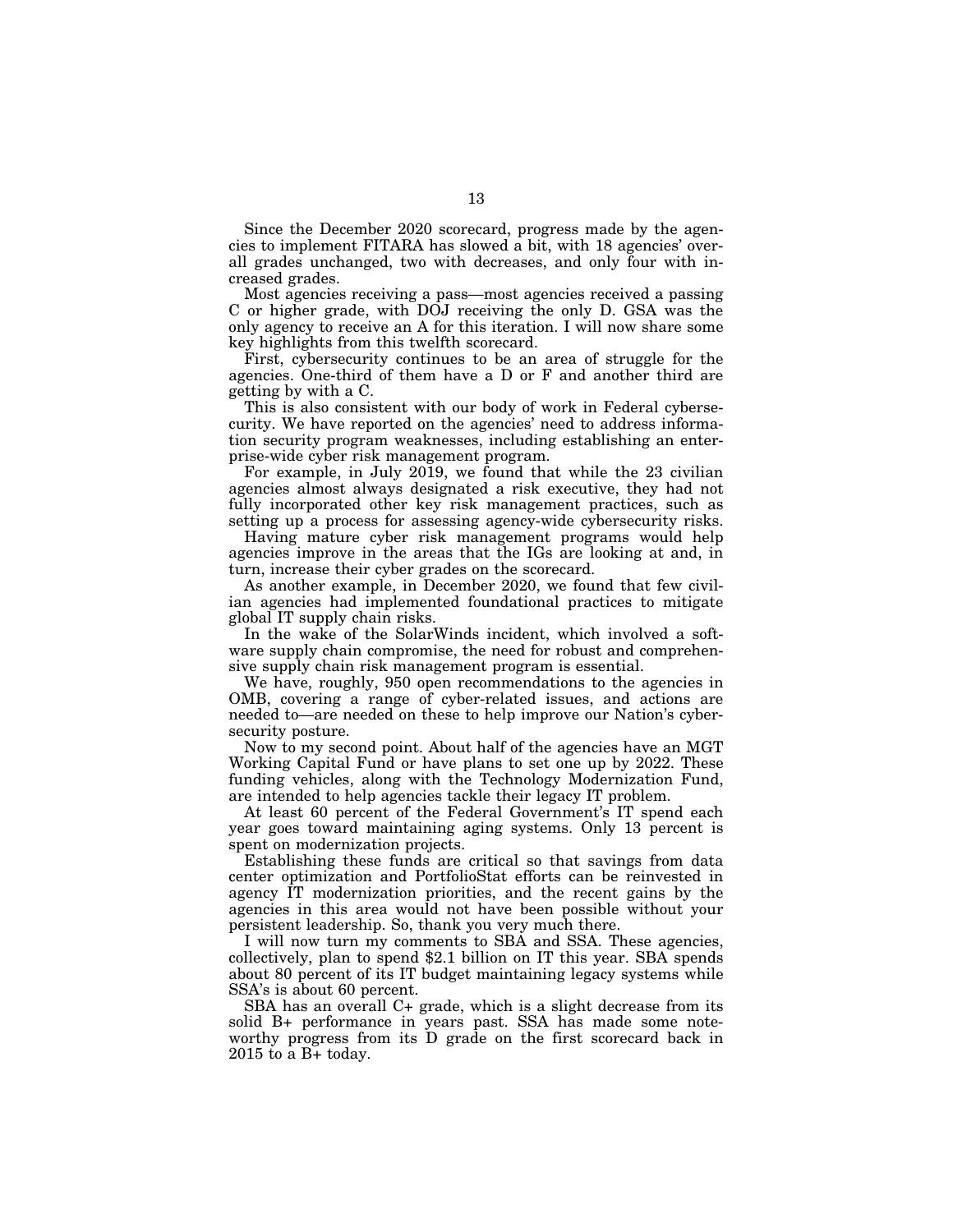Some positive areas to highlight for both, they have achieved their data center closure goals as well as completed most of their optimization and savings goals for the fiscal year.

The SBA and SSA CIOs also report directly to the heads of their agencies. For SBA, progress in the area of IT portfolio review continues to be lacking. Its savings ratio was ranked 21st among the agencies with \$14 million in reported savings and cost avoidances since 2012. For SSA, the level of transparency in its evaluation of major IT investments could be improved.

The agency spent \$177 million on major IT in Fiscal Year 2021 and did not rate any of those investments as red, leaving SSA ranked 20th among the agencies in risk transparency.

Mr. Chairman, that concludes my comments on the overall scorecard and the results for these two agencies, and I look forward to your questions.

Mr. CONNOLLY. Thank you very much.

I just, editorially, want to remind everyone, the word Mr. Issa and I wrote into the law is consolidation, not optimization, and it is a legal requirement to consolidate data centers.

When we began that effort, Mr. Vivek Kundra, then your—well, I guess he was CTO. But he estimated, I want to say, and this is 2009, that the Federal Government overall had something like 1,800 data centers and he proposed we cut them in half.

And in our law, we basically said we will cut that in half again. You know, get them down to 450 or something like that.

Well, when we had our first hearing on how are we doing, we not only didn't make any progress in consolidation, the only progress we made was in identifying the fact that we had a lot more data centers than we thought, and I want—I want to say it was something ridiculous like 12,000 or something like that, the first iteration. So, we got really good at identifying, well, there is one, there is another one.

But our point was it is inefficient and there are savings to be had and we have to do that. And so you inherit this slight contretemps from OMB that has sought, from our point of view, to dilute what the law stipulates. And it is not just that we are being critical.

We, honestly, think it is a worthy goal to urge people to consolidate and move to the cloud. So, we want to work with you. And that is just an editorial comment, not a question, but we can get into that later.

The chair now recognizes the distinguished Congresswoman from the District of Columbia, our friend, Ms. Norton for her five minutes of questions.

Ms. Norton?

Ms. NORTON. I thank my good friend and regional partner, Mr. Connolly, for this hearing.

And I want to—I want to ask questions about how outdated our legacy systems are and what we can do to modernize them.

We saw examples of that during the pandemic, which is why I want to raise this issue, because they prevented continuity of agency operations in some critical cases.

Let me start with Ms. Martorana, because I appreciate your remarks on the importance of modernizing Federal IT.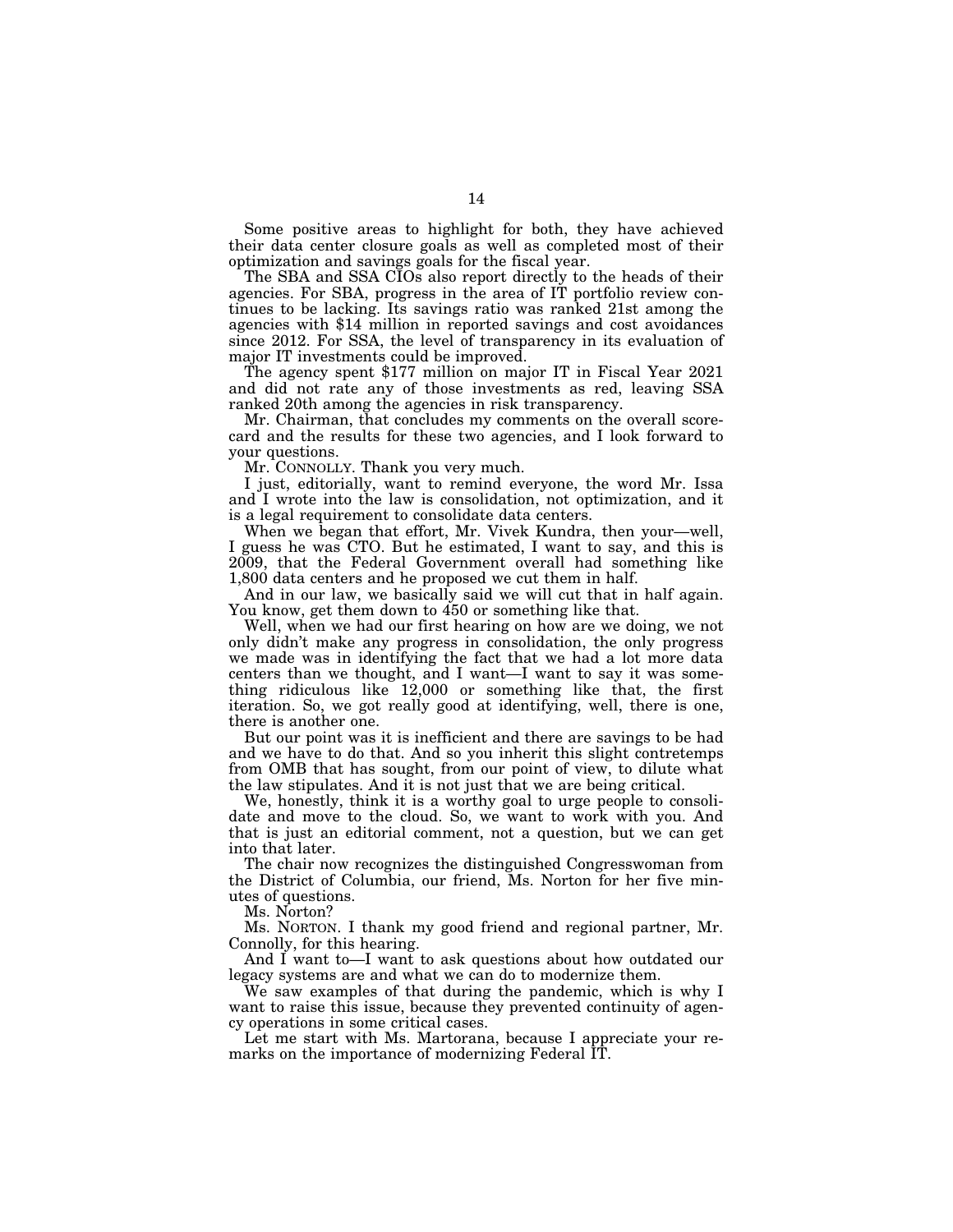Now, I want to recognize the complexity of that process, which, unfortunately, gets oversimplified by thinking about certain systems as either legacy or modern.

So, Ms. Martorana, can you talk about how to look at the modernization process and the prioritization of Federal IT modernization efforts?

Ms. MARTORANA. Thank you for that question. I appreciate it.

I think you hit on a key point, which is modernization is a continuous process. Every system is at a different stage of needing modernization, and we have a complex set of environmental challenges with both end-of-life systems that we have to modernize across the Federal enterprise, and also innovative and evolving technology that we would like to continue to support, like the CloudSmart Initiative and continuing to move our Federal work force and our IT posture into the safest, most secure disposition that we possibly can.

So, I think that the opportunity to utilize programs like TMF are really a significant movement forward in our ability to actually deal with the IT modernization challenges in front of the government.

Ms. NORTON. Thank you.

Let me go to Mr. Brune because of how far Social Security may be. In 2017, Social Security spoke of a five-year IT modernization plan. I would like to know how this plan has helped Social Security prioritize the retirement of legacy systems.

Mr. BRUNE. Thank you, Congresswoman, for the question.

We are in the tail end of the fourth year of our five-year modernization plan. That plan has focused on addressing older legacy core mission systems, the systems that are used to pay retirement insurance benefits, disability insurance benefits, and to issue Social Security number cards.

We are on track, on schedule, and on budget with our plan. We appreciate that Congress has appropriated dedicated appropriations to support our multi-year plan, which has allowed us to plan and execute development and procurement across fiscal years.

Some of the results of our plan are increased use of our online channel. We have over 60 million persons across the Nation who have a My Social Security account, a secure portal where they can see, as the Federal CIO said in her opening statement, what the status of their Social Security benefits is.

If they are still working and planning for future retirement, they can get an online estimate of their personalized retirement at any point in time. If they filed a claim they can check on their—on the website or on their phone what the status of their claim is.

We have also improved our use of the online channel and the phone channel for handling work during the pandemic by allowing scheduled appointments and by increasing our use of video service.

Ms. NORTON. I see my time has expired. Thank you, Mr. Chairman.

Mr. CONNOLLY. Thank you, Ms. Norton.

And I would just add, Mr. Brune, to your list of impressive achievements I have been impressed with your ability to flag fraud or attempted fraud, which I think is really a protection for the American consumer and beneficiary of Social Security.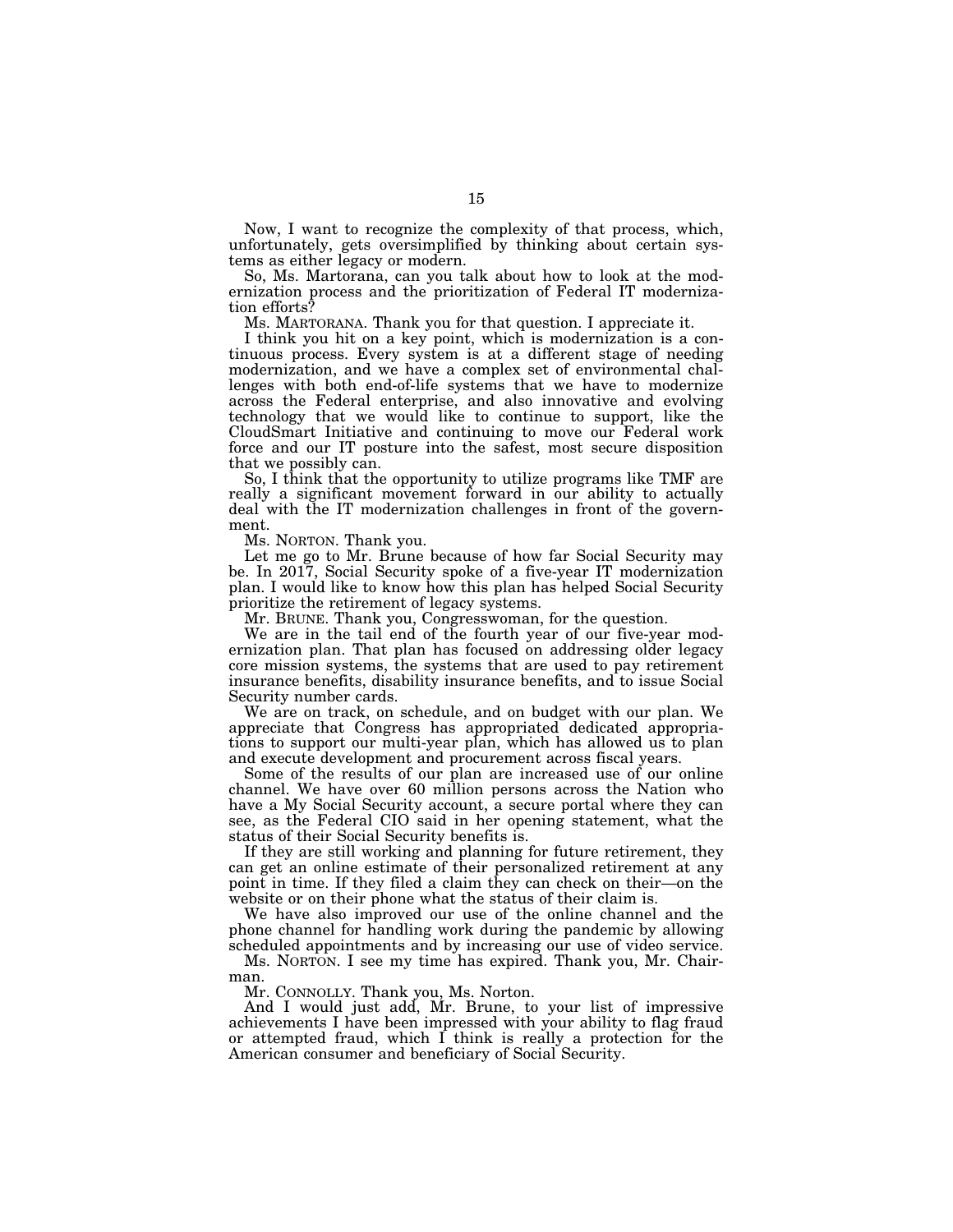I don't know quite how you do it, but I was almost a victim myself and it was Social Security that caught it and had a solution for it.

So, I was personally really impressed. If you are doing that across the board that is a great use of technology to protect the American people.

Mr. Hice is recognized for his five minutes of questions.

Mr. HICE. Thank you very much, Mr. Chairman.

Ms. Harris, let me begin with you. You brought up in your testimony that some of the top items, in fact, really the top item, I believe, was your wording, that GAO lists for action deals with cybersecurity, and I certainly agree with you on that.

But looking at the current scorecard that we have makes me just wonder a couple things. First of all, is cyber, in your opinion, weighed heavily enough in the FITARA scorecard?

Ms. HARRIS. Well, I think that is certainly—you know, I am always happy to have my team work with you and your staff to make sure that the purpose of the scorecard is meeting your oversight needs, first and foremost.

When it comes to cybersecurity, I think that there—it is multidimensional and, certainly, with the FISMA grade itself as it—as it is shown on the scorecard, I mean, that is measuring one dimension of cybersecurity, but there are certainly others.

So, again, you know, when we take a look at the scorecard, it is—it is really ensuring that it is fulfilling the purposes of your committee and as far as oversight is concerned.

So, we are happy to take a look and evolve that at—you know, at your direction.

Mr. HICE. Well, based on that, then would you be in favor or do you think it would be wise for us as a subcommittee to consider cybersecurity as an independent issue? Should there be a scorecard that focuses specifically on cyber?

Ms. HARRIS. We would be happy to entertain that and see what can be done. I think one of the challenges that we have as far as either expanding the current FITARA scorecard to include additional areas of cybersecurity or having a stand-alone cyber scorecard is the availability of public data because, certainly, we don't want to put agencies at greater risk in identifying those and pointing out those vulnerabilities publicly.

So, I think that is the greatest challenge that we face.

Mr. HICE. Yes, no doubt. That is—that is a challenge, and we have got to be very careful with that. At the same time to have appropriate oversight as it relates to cyber issues, we need some sort of, within this context of this hearing, a scorecard to determine how are we doing on the cyber issues.

So, you would be willing to work with us on trying to figure out some sort of plan? And when I say us, it would be me and the chairman as well. I mean, let us try to deal with this.

Let me ask you this, and this is a question I have had for a long

time and I think you are the one to ask. In previous FITARA hearings, it was stated that over \$22 billion have been saved, attributed directly to FITARA. I can't figure out where that figure comes from. What is the—what is the metric? How is that figure determined?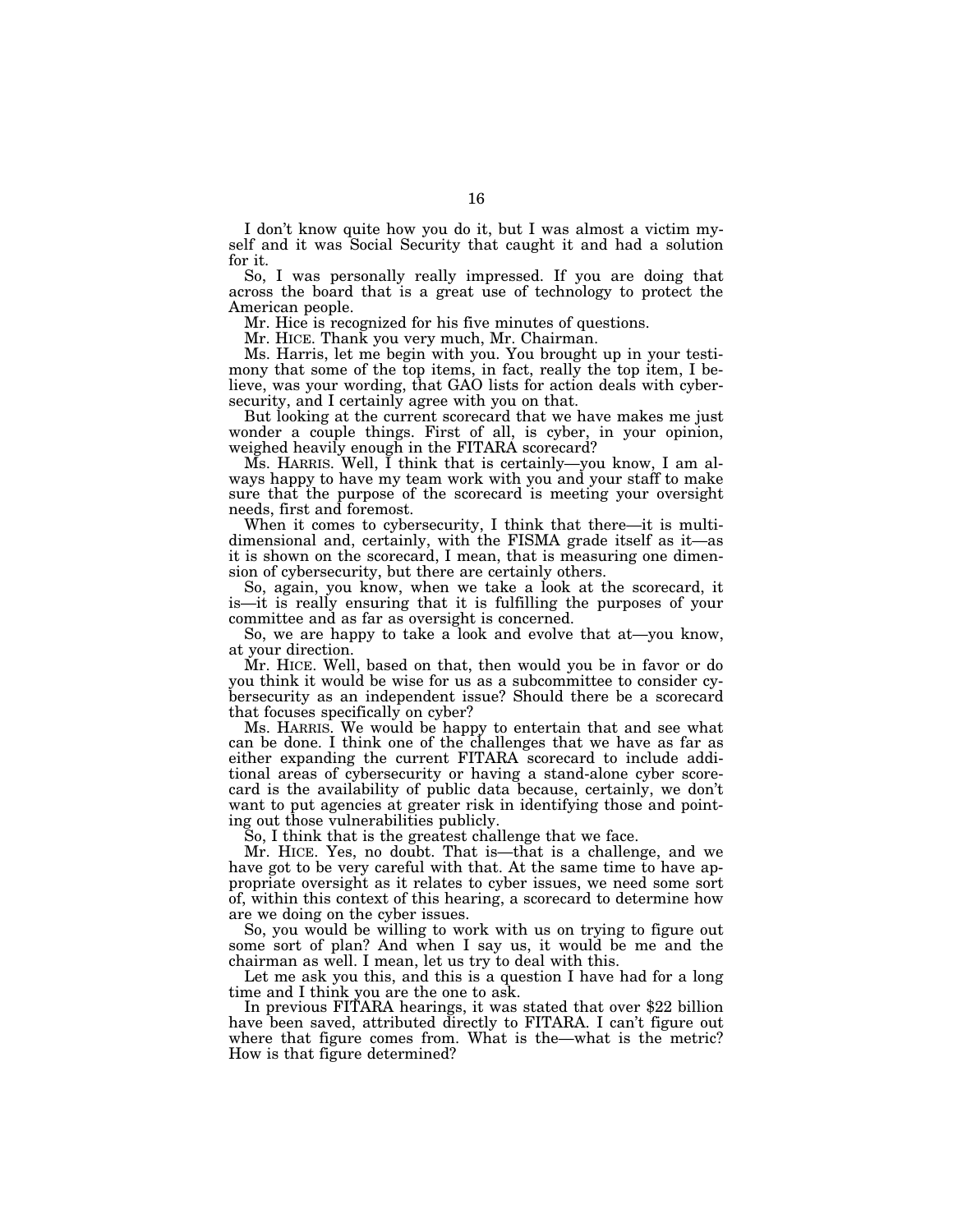Ms. HARRIS. It is agency-reported data, and that is coming out of data center consolidation as well as PortfolioStat efforts.

And we have not taken a systematic look at the savings that are being reported by the agencies in terms of how they are reinvesting that—well, first of all, collecting and reporting the total savings that they are getting from these initiatives as well as how they are reinvesting it.

So, but I can tell you, though, that what you just cited right there comes from data center consolidation and PortfolioStat initiatives.

Mr. HICE. But we are not looking into it to see if it is accurate. Is that what I am hearing you say?

Ms. HARRIS. Well, we have not, but we are, certainly, happy to take a deeper look into that. I think that that would be a very insightful review that we would be happy to do for you.

Mr. HICE. Yes, I think it would be very insightful, too, and, you know, obviously, we don't have the same—I don't have access to the same information you have in looking at all this.

But I see those numbers thrown out there and I am just curious. I mean, that is a great number, if it is accurate, but I want to know where does this come from and what is the accuracy of it, and it sounds like you really have the same kind of questions because you have not been able to dig deep to see just—OK.

All right. Well, with that, Mr. Chairman, I will—I will yield back.

Mr. CONNOLLY. I thank the chair—I thank the ranking member and I would just caution, let us verify that number right after our elections.

[Laughter.]

Mr. CONNOLLY. All right. The incredible gentleman from Massachusetts, who represents my family back home in Boston, Mr. Lynch.

Welcome, and you are recognized for your questioning.

Mr. LYNCH. Well, thank you very much, Mr. Chairman, and thank you for this very, very important hearing.

You know, I would like to just offer this out for the witnesses. You know, there is such a gap in IT talent, generally, but especially in the Federal Government, because we—we have got this turnover.

We all have bright young people that come to work for us and when they gain a certain amount of ability and technical skill, they move on because of higher salaries that we cannot offer them.

But, generally, in the IT work force across the Federal Government, there is a real skills gap. I think right now we have got about—a little more than three percent of the IT workers in the Federal Government are under 30 years of age and half of the IT work force is over 50. So, we got about—we got to think about playing the long game here.

You know, China does this. They think in terms of decades, and one of the—one of the solutions, I think, is really to have Federal resources. You know, encourage and build incentives for young people to get into STEM-related professions.

So, I found that in Boston I founded a charter school based on STEM. Basically, we did—we took the curriculum that the regular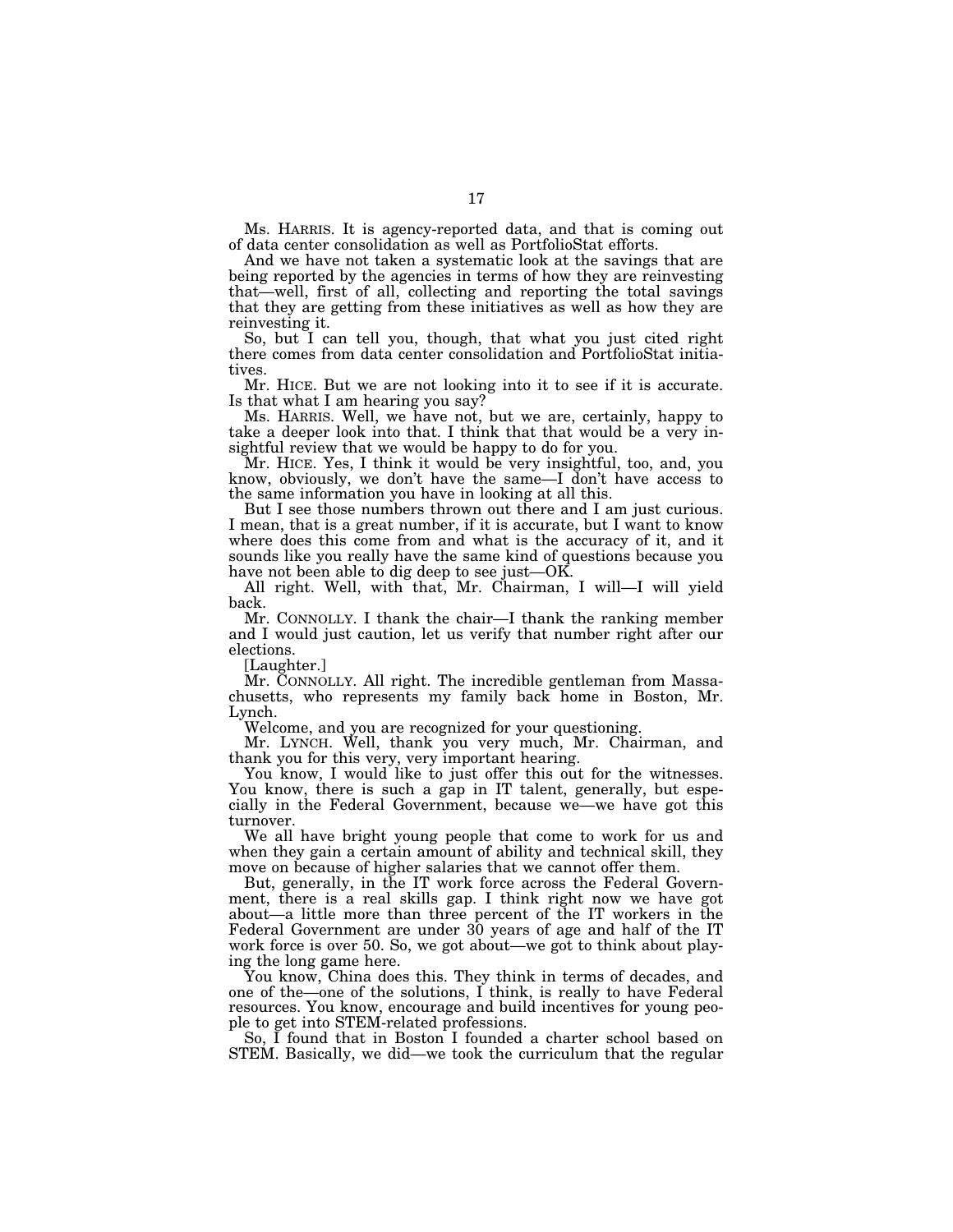public schools has in Boston and then we tripled the amount of math and science that these kids are exposed to over their—over their, you know, grammar school and high school lives.

So, we are having great results, and that is without incentives, right. That is just offering that school, and it is a lottery. We have probably one of the most diverse populations in that school—you know, kids of every race, ethnicity, you know. It is—it is a model to behold.

But we need to do more on a bigger scale, and I am just wondering, do we have any programs that, let us say, offer these young people help with their student loans or are there any programs where we actually support schools like my charter school that focus on, you know, STEM education so that we create this work force of the future?

There is such a huge gap right now. We can't close it in the short term, not under the existing circumstances. But over time, you know, we can—we can close this gap, but only if we take deliberate action and we stick to it.

And I am just wondering, on that skills gap issue if any of our witnesses have any recommendations or any examples that provide best practices on how to—how to fill that gap and how to—how to put the right people in the right positions to move the country forward and to protect us.

Mr. CONNOLLY. Ms. Martorana, I think you are best positioned to begin to answer that question.

Ms. MARTORANA. Thank you very much for the question.

The administration is focused on building a world-class team of professionals with skills in these critical technology areas. We have an enormous resource in our Federal Government with our Federal employees.

I really encourage us to continue to look at re-skilling and upskilling opportunities in our government with our own Federal work force.

In addition to that, there are numerous programs that are going on across the Federal Government: the United States Digital Service, 18F, the Civic Fellows Program. So, there is a lot of effort in this area and I think that we have a great opportunity because people have a desire to serve our country, and there are many different channels that we can plug into to make that opportunity available.

I am a great example of someone who came to do a tour of service and wound up being so inspired by the mission that I felt the need to stay and continue to work in this environment.

So, I think that there are opportunities. I know the administration is focused on making sure that our work force looks like our country and that we have opportunities to recruit cyber talent, IT talent, and other subject matter experts across our government.

Mr. LYNCH. I appreciate that, Ms. Martorana. But it is a different—well, first of all, it is a very—it is a smaller pool of people when you just look at our Federal employees, and I personally know some Federal employees that are still walking around with flip phones.

So, what we are trying to do is increase that pool of talent. It will not only help the Federal Government, it will help private in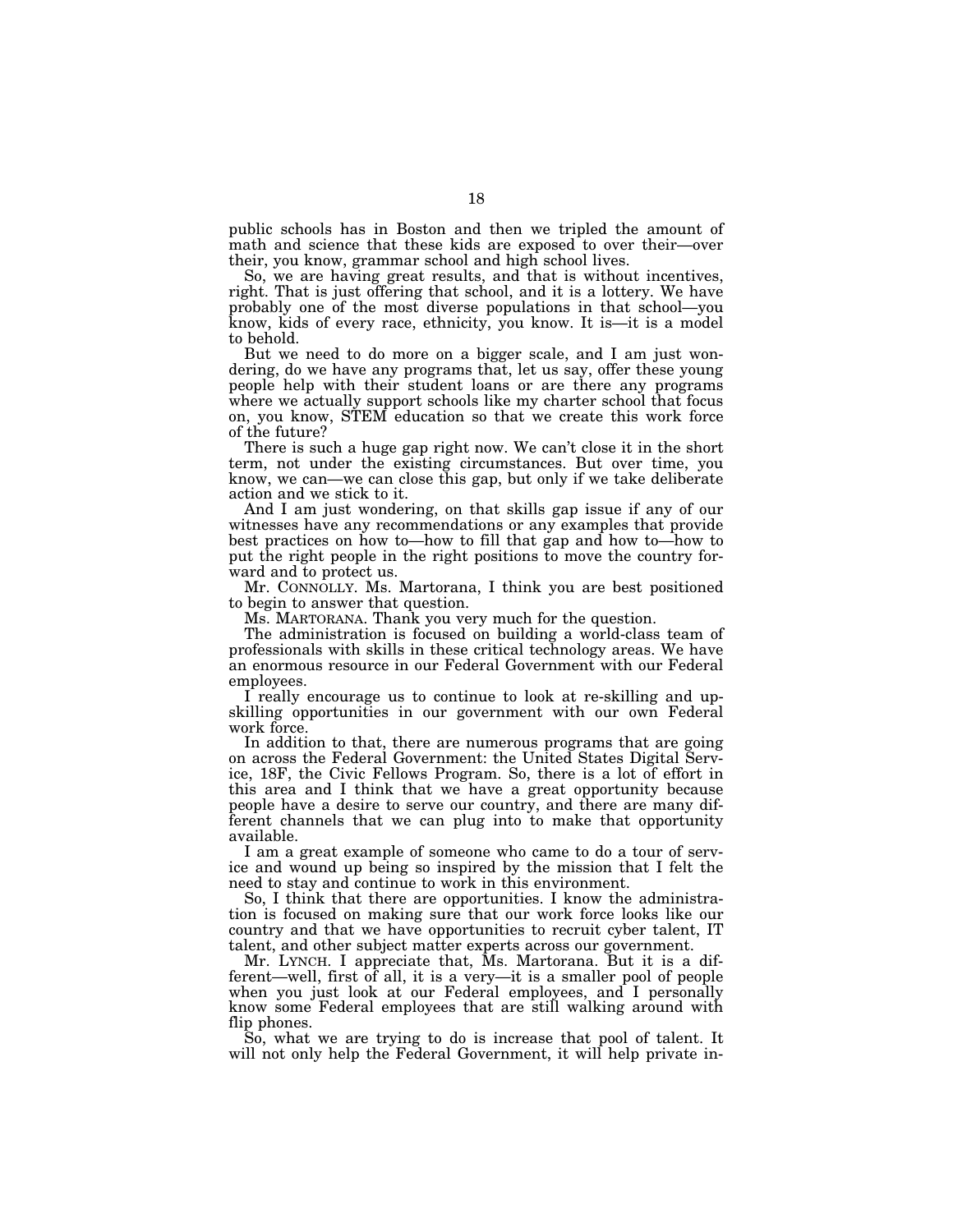dustry, and first of all, it will help those kids because, you know, we have found that regardless of background, if you have a program of total immersion with these young people, and you have a 12-year runway of their education, you can really make a big impact on increasing the pool of talent and the quality of that talent, going forward.

So, if we are—you know, if we are training somebody who is 50 years old, you know, there is a limited horizon for that worker between investing, training, and then they are off into retirement.

So, what I am suggesting is to lengthen out that runway and populate it with a much larger population that we could train. But maybe that is something I need to work on in terms of, you know, a scholarship program or something like that that would be available to these grammar schools.

It does fit very neatly with the president's initiative to offer universal Pre-K where we get kids in at that early age and we provide them with, you know, the rudimentary beginnings of an education in STEM.

So, with that, Mr. Chairman, I thank you for your kindness. I thank you for all the great work that you do. I want to thank our witnesses. Very important issue.

And I yield back. Thank you.

Mr. CONNOLLY. Thank you, Mr. Lynch, and you really raise a good point about the need to recruit and retain the work force of the next generation, and I would love to work with you, Mr. Lynch.

I have a bill I am developing on using the Federal—a Federal internship program to populate the vacancies we are projecting for the future.

We do a lousy job of Federal interns compared to the private sector, and so it is something ripe for improvement that could actually be a huge part of the solution, including in the IT sector itself.

So, I look forward to working with you, Mr. Lynch, on that.

Mr. LYNCH. Happy to do that. Thank you, Mr. Chairman.

Mr. CONNOLLY. Thank you, Mr. Lynch.

Mr. Keller is recognized for his five minutes.

Mr. KELLER. Thank you, Chairman Connolly and Ranking Member Hice, for having this hearing. Also, thank you to our witnesses for participating and joining us this afternoon.

The FITARA scorecard remains a valuable tool in assessing the modernization of the Federal Government's IT system and cybersecurity infrastructure. Strengthening our Nation's IT infrastructure

The Federal Government spends, roughly, \$100 billion on cybersecurity and IT investments annually, yet we still face challenges securing some of our Nation's most sensitive IT systems.

These challenges have been highlighted by the recent events such as the Colonial Pipeline and SolarWind's cyber attacks. Congress and the administration must now look at cost-effective strategies to improve our Nation's IT systems and cyber readiness.

Ms. Martorana, I have concerns regarding the cost of implementing technological changes. In December 2019, Congress appropriated about \$125 million to the Technology Modernization Fund.

However, agencies encountered financial problems with monitoring the fund. As of June 2021, approximately \$89 million of the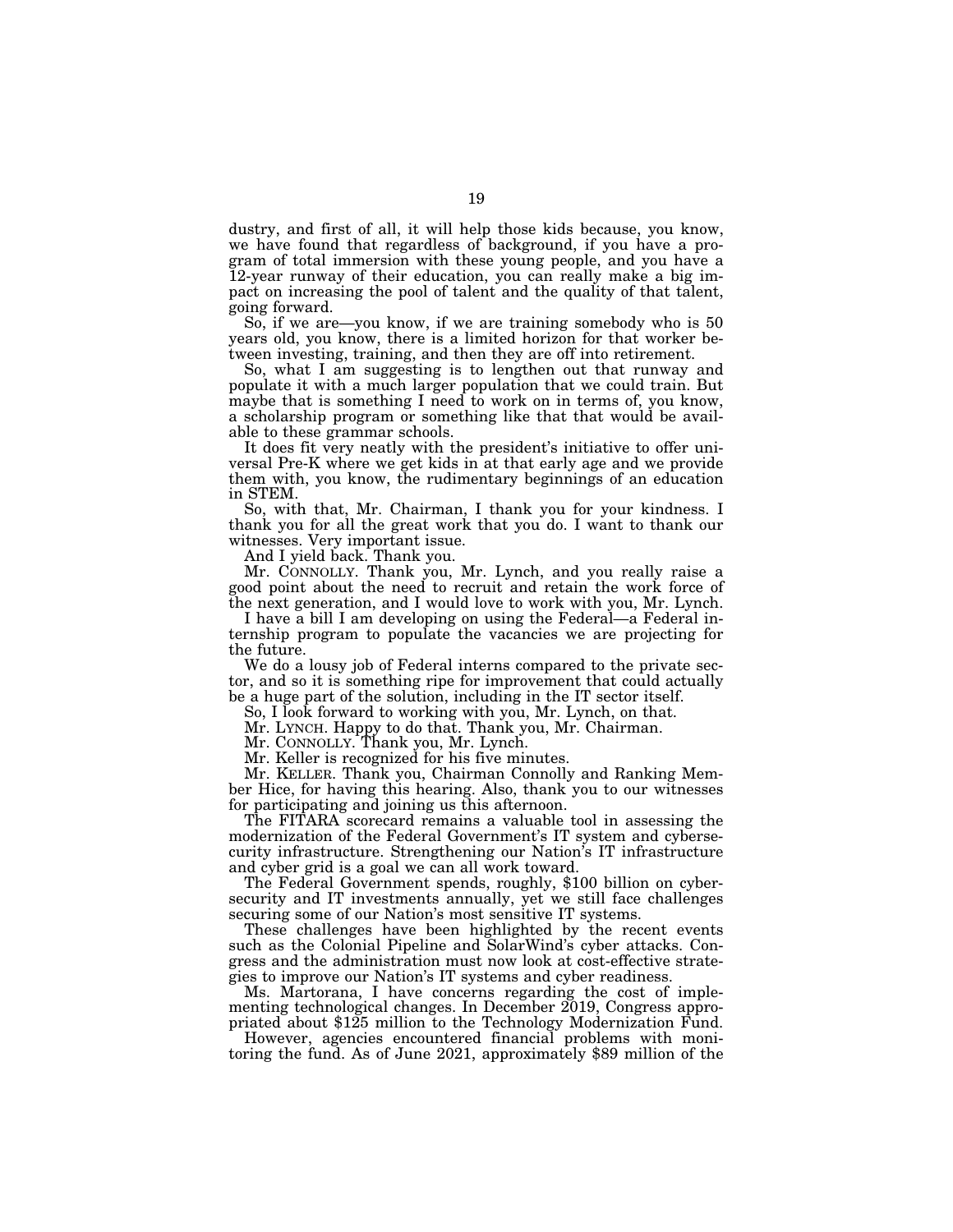fund has been awarded to 11 projects across seven Federal agencies. Not even 10 percent of the money allocated for these—in this fund.

What tools can Congress provide to OMB to improve cost estimating practices?

Ms. MARTORANA. Thank you very much for that question.

It is—OMB is committed to full transparency in Federal IT spending and performance data. So, we would welcome feedback and continued collaboration on making sure that we are completely transparent on those numbers.

With relation to the Technology Modernization Fund, I can't speak very in detail about what happened prior to me joining. But I can tell you a little bit about how we are utilizing the Technology Modernization Fund since we have been appropriated the additional \$1 billion under the American Rescue Plan.

We have—as I said in my opening statement, we have 108 projects that have come in from 43 different agencies, and I think it really represents the market demand for flexible IT modernization funding and our ability to work collaboratively to continue on the IT modernization journey that most agencies have a pretty significant backlog in their own portfolio for these projects.

Mr. KELLER. You had mentioned that you couldn't speak before you came into the agency. Are some of the same people in the agency today that were in when we had appropriated the money before with this new money that you referenced in the—in the American Rescue Plan?

Ms. MARTORANA. I am sure that there are some OMB employees that are—have been in tenure during the length of TMF being stood up.

But I can really tell you since I have joined there is a real commitment not only to the TMF and the IT Modernization Fund, but we are having very active conversations with all of the staff at OMB about agencies' needs, focused on cybersecurity as a primary, but IT modernization goes hand in hand with cybersecurity.

Mr. KELLER. So, you have taken proactive steps to make sure the same thing doesn't happen with this money as happened with the previous money that you can't tell us about? I mean, that you can't reference since you weren't there?

Ms. MARTORANA. Yes, we are working kind of on a two-pronged strategy. One is when we identified the payment flexibility for TMF under the American Rescue Plan, we asked—put out a call to agencies saying, come and tell us in four category areas where you need the most investment, and that was high-value assets that need to be modernized, cybersecurity, public-facing digital services that were identified through the COVID pandemic, and shared services where multiple agencies could benefit.

And so under that framework agencies came to us with this 108 project proposals and they are still coming on a rolling basis. We also, as a board, want to take a top-down look as well to see where we can have the greatest impact across the greatest number of agencies.

So, take an area like cybersecurity. We don't start from a blank piece of paper, right. Any of the—my fellow CIOs would probably attest to the same. We are all trying to solve the same problems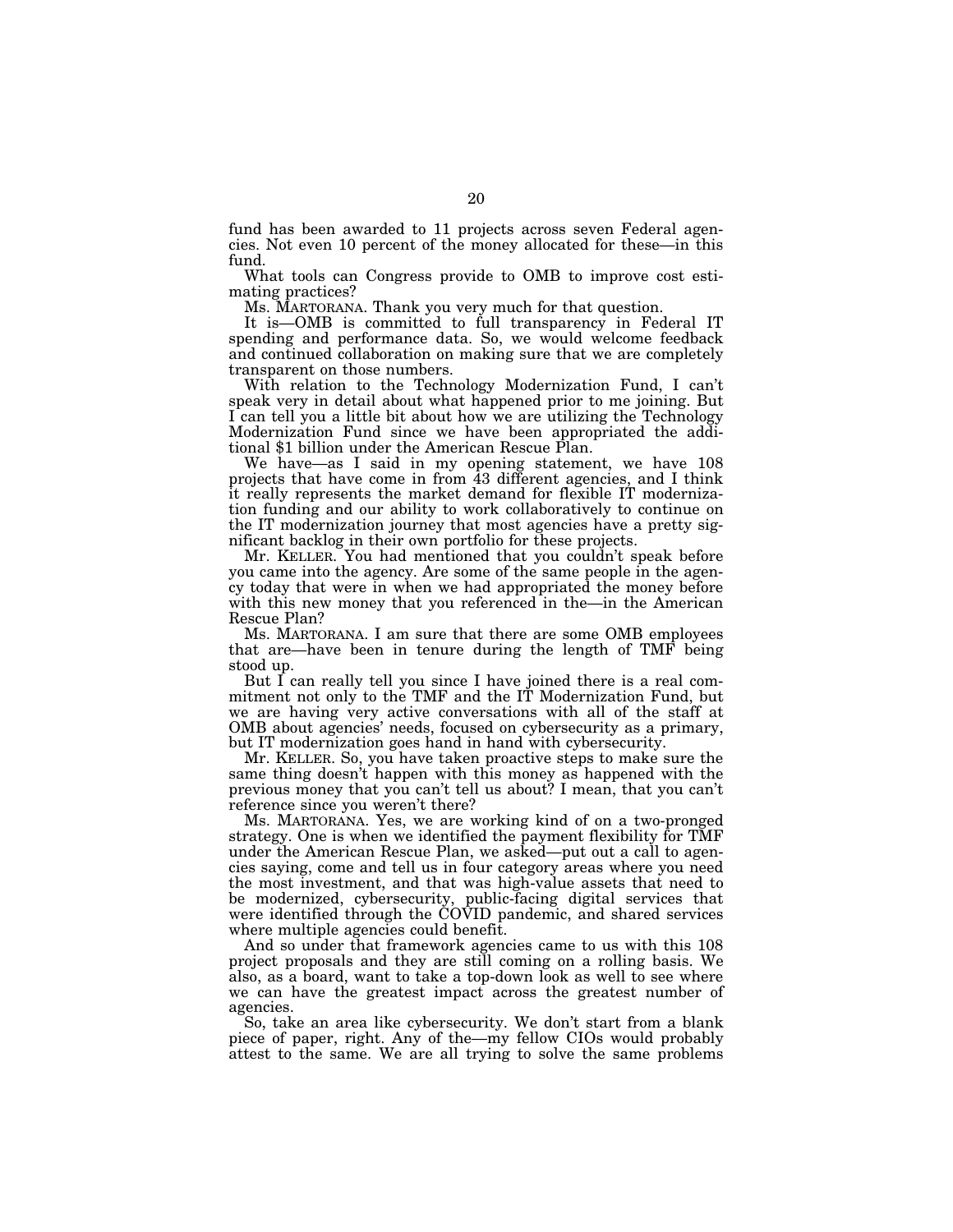whether we have legacy IT, end-of-life systems, or systems that are a little bit more modern but could benefit from innovation that is going on in the private sector.

So, we are looking from a top-down perspective as well as really trying to source from agencies' need directly.

Mr. KELLER. But no specific tools that Congress needs to provide at this point in time to OMB to improve cost estimating practices? I mean-

Ms. MARTORANA. I think I would look forward to working with you and your staff and continuing to have a conversation about that.

Mr. KELLER. OK. Thank you. I yield back.

Mr. CONNOLLY. Thank you, Mr. Keller.

I would just observe that the witness said something I think that is really important that goes to part of your question, and what Mr. Hice was getting at earlier.

Cybersecurity is not a separate topic compartmentalized from the IT system in place. If you are working on a legacy system, many of them were developed long before encryption was developed and they aren't adaptable or not easily adaptable. They are vulnerable systems.

That is why our effort here at modernizing IT is directly related to cyber capability. They are not separate subjects, and I think your question gets at that. And I really appreciate the answer the CIO of the Federal Government, because that often gets overlooked. Thank you so much.

The gentlelady, our vice chair for this subcommittee, Ms. Porter, is recognized for her five minutes. Welcome.

Ms. PORTER. Thank you very much.

In June 2019, about two years ago, the Office of Management and Budget issued a memorandum that updated the reporting requirements for Federal data centers. Among other things, this guidance redefined the data center as a purpose-built physically separate dedicated space that meets certain criteria.

And as a result, agencies have excluded about 4,500 data centers from their inventories.

Ms. Harris, is OMB's current guidance on Federal data centers in compliance with FITARA?

Ms. HARRIS. The short answer is no.

Ms. PORTER. I will take the short answer, Ms. Harris, because I get them so infrequently in Congress. Is OMB's current guidance a good practice from a cybersecurity standpoint?

Ms. HARRIS. Well, I mean, I think that from a cybersecurity standpoint, there are other vehicles in place that may be able to address the cybersecurity risk exposure on the data centers.

So, I think the larger concern that we have in terms of dropping the non-tier data centers is our ability to have transparency and be able to track these centers and be able to stay aggressive in consolidation efforts, because there is still money that we are leaving on the table here.

So, from that perspective and also an optimization perspective, too, ensuring that these centers are fully optimized. We are not able to get that if we don't have a better idea of what is in the inventory.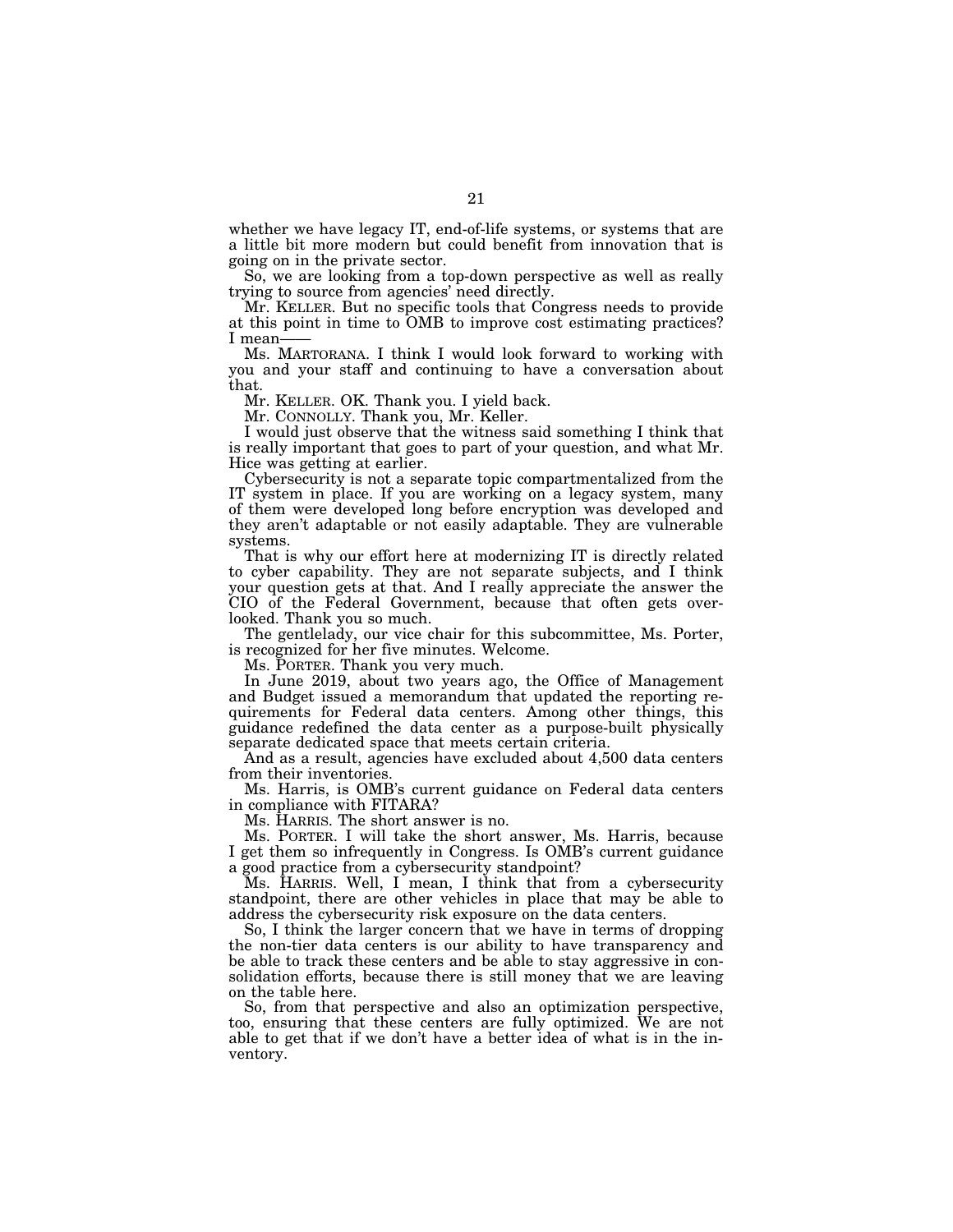Ms. PORTER. And following this subcommittee's FITARA 10.0 hearing, OMB submitted responses to the chairman's questions for the record on this data center guidance, and in its response to the question about this change in the data center definition, OMB stated that they, quote, "removed requirements and reporting to align with industry standards, while also reducing the reporting burden that was time consuming and expensive.''

OMB also said to focus on data centers deemed to be key mission facilities.

Ms. Harris, in GAO's work, have you seen non-tier data centers that are key mission facilities?

Ms. HARRIS. Well, we certainly want to—I think that there is a middle ground here. I think the pendulum has swung a little too far in terms of what we have omitted in the data center inventory—or the data center definition.

But we don't necessarily want or need to track individual desktops. I think that from a reporting perspective, that is burdensome to the agencies. But we also-

Ms. PORTER. Reclaiming my time, Ms. Harris.

I think you are exactly right. So, I want to point out some of what is being left out. Since OMB issued its guidance, the State Department data center reporting has dropped by more than half.

And you are right, we don't need to track every laptop. But, for example, State Department no longer reports on two 10,000-plussquare-foot facilities.

The Social Security Administration, Mr. Brune, has seven facilities between 4,500 and 9,600 square feet that are no longer subject to these reporting requirements.

You mentioned the value of transparency. Why is transparency so important when we are talking about these significantly sized facilities?

Ms. Harris?

Ms. HARRIS. I agree with you. I think that is—the examples that you just mentioned are reasons why we should be reevaluating the definition of what constitutes a data center because we do want to keep track of some of the non-tier data centers, particularly the fairly big ones that you just identified, and make sure that they are, you know, following the requirements of the DCOI initiative and are subject to the—you know, the reporting requirements associated with that initiative.

Ms. PORTER. Thank you very much, Ms. Harris.

I think that is extremely helpful.

Having heard what you have to say, Ms. Martorana, will you commit to working with this subcommittee to ensure proper oversight and transparency into these significantly sized, mission-critical, non-tiered data centers?

Ms. MARTORANA. Thank you very much for that and I will make—give you another easy answer. Yes, I will commit to continuing to have that conversation and working——

Ms. PORTER. This my lucky day. I rarely get two yes and no's in the same hearing. I feel very, very blessed to be participating in this today.

I think it is really important that the American public understand that the lack of transparency makes it impossible to fully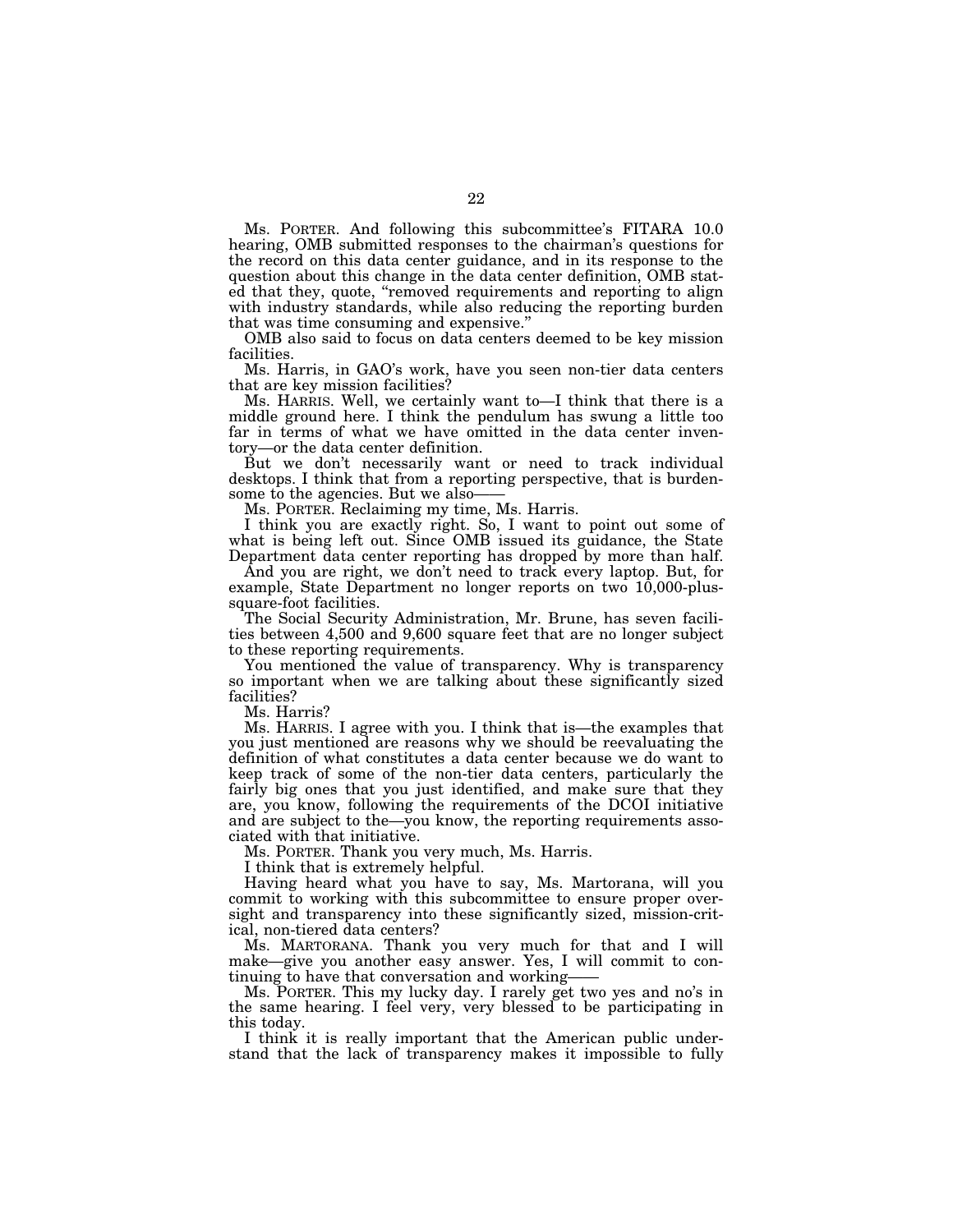protect taxpayer money and ensure that agencies are tracking all potential security vulnerabilities.

So, I really appreciate OMB stepping up here and committing to doing what they can to not leave money on the table, to not leave us exposed to cyber attacks, because agencies simply find it difficult sometimes to follow best practices and the law.

Thank you very much, and with that, Mr. Chair, I yield back.

Mr. CONNOLLY. Ms. Porter, thank you for your questioning, and let me just say you are a person after my own heart. Before you joined us, this was the subject I focused on and made it very clear that this subcommittee is going to insist on the letter of the law being complied with.

And I would say to Ms. Harris while we are not unsympathetic with the need for some latitude in exercising judgment, the idea of it is a burden to an agency to comply with the law you will find us most unsympathetic to that and we would expect your agency to be similarly unsympathetic to that.

When we pass a law, we expect it to be complied with. The time to argue is while we are debating that draft legislation, not after it becomes law.

And Ms. Porter is absolutely right. Transparency is affected. Compliance with the law is affected. And I can just tell you, the fact that we have had 12 hearings on this subject all about compliance with the law—no other committee in Congress that I am aware of has ever done that—I hope demonstrates our determination to insist that this happen.

We see ourselves as your partner, but we are going to insist that the various components of FITARA that Mr. Issa and I wrote be complied with, and we are prepared to pass more legislation on a bipartisan basis, if necessary.

So, Ms. Porter's points are very well taken. There is a difference between some latitude and a desire to circumvent the law. Those are two different things. And we are—I said at the outset of this hearing we are concerned about that word, optimization, because it is a euphemism, we fear, for circumventing the requirement of the law, and that we are not going to go along with it. And that is not a new message from this subcommittee on a bipartisan basis.

So, Ms. Porter, thank you. You have made the point and very well, and we really appreciate the commitment coming out of OMB as we move forward.

Mr. Issa, you are recognized. Welcome back.

Mr. ISSA. Thank you, Mr. Chairman. And as you said, this is an area where you and I had the opportunity to work together for multiple years.

And if I can pick up where you just left off, Chairman, where Ms. Porter just left off, the intent—what you worked in a bulldog type way for years on was to reduce the total number of distinct facilities that had to be managed, many of them having the basic problem of telling us they weren't large enough to be managed properly.

But in a cloud world, there is only one server farm because every farm is connected. If there is only one server farm, that—as Ms. Porter said, that 4,500-square-foot facility that is not reporting could, in fact, be the weak link within a single cloud that has dozens or hundreds of locations.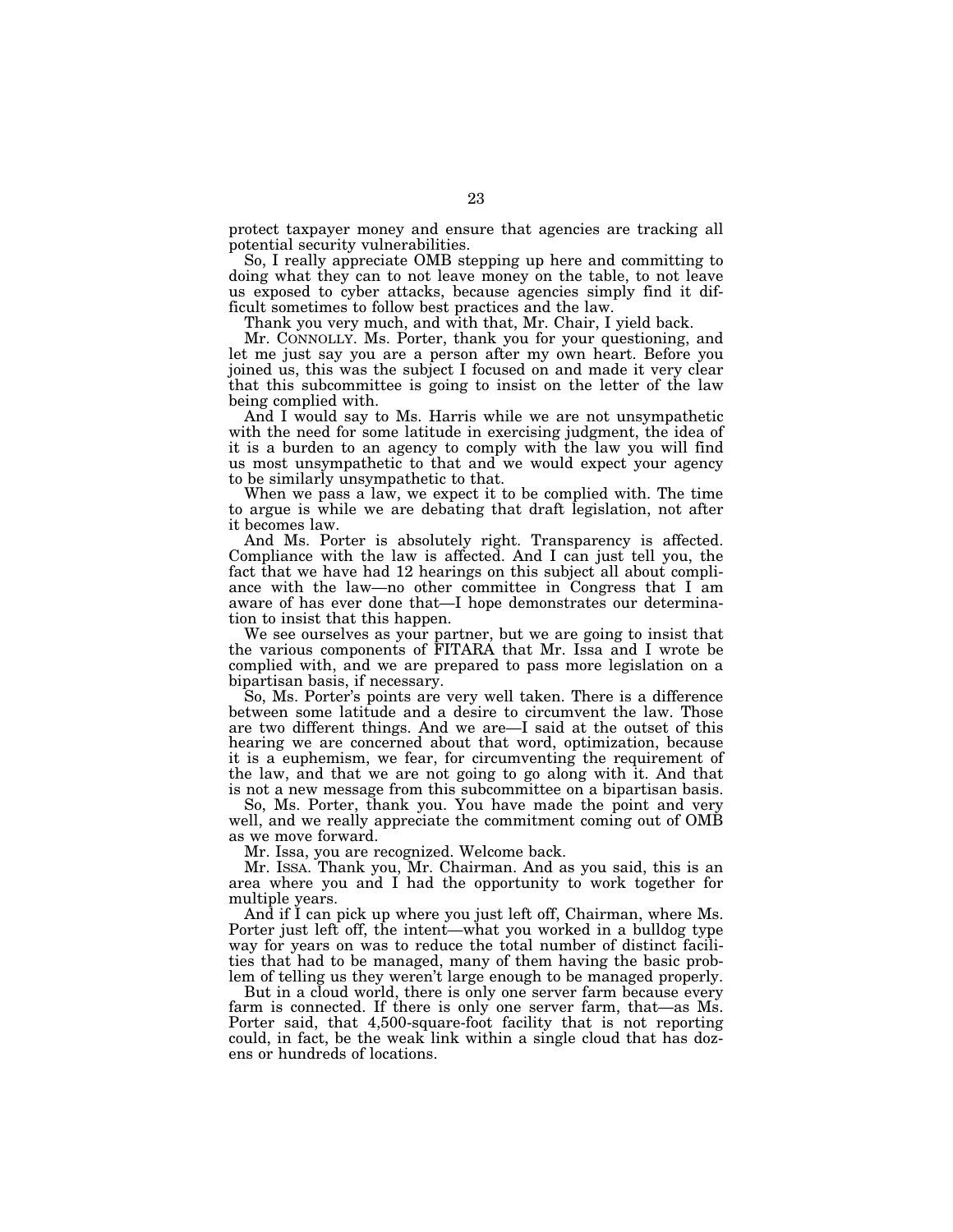But at the end of the day, the bad guys only have to make a cyber penetration in one place. So, the very existence of those small facilities and then a claim that they cannot have the same level of transparency and perhaps not the same level of professionalism begs the question, why do they exist at all?

And I want to commend the committee for continuing to work on that and for holding this hearing today.

Ms. Harris, I have got a longer reaching one, a question you were not probably prepared for. But as Congressman Connolly and myself envisioned modernization under FITARA, we created the very positions or at least gave them real strength of these CIOs.

They were created and given power and a direct link to, essentially, their cabinet head or agency head because of a history of not having the kind of professionalism overseeing \$100 billion-plus in expenditures and, ultimately, the \$4 or \$5 trillion of government spending that depend on it, and then at the end of the day, \$22 or \$23 trillion of the American economy that, as we know, can shut down if portions of the government become inoperative.

Therefore, the question I have for you as our agency is, isn't it time for us to consider looking at stringing together this network of CIOs and, particularly, as to cyber into a single point of accountability, similarly to the Office of Personnel Management, the Office of Management and Budget, or any other cabinet head?

Isn't it time that the government accountability and the government ops, which is our committee, Mr. Connolly's committee now, isn't it time that we look at a reorganization that takes that \$100 billion plus dollars and creates at least one person accountable directly to the president who has the expertise to—and the vision to bring together these disparate entities that are spread across the government?

Ms. HARRIS. Yes, I think that is a—that is what is needed, because when you look across the agencies with, you know, the proliferation of CIOs, it dilutes accountability.

And so having a single point of accountability is absolutely a great idea and I think would go a long way in improving IT management.

Mr. ISSA. Well, I am going to give each of the CIOs an opportunity to weigh in on some of their frustrations. But I would ask the chairman to consider tasking the Government Accountability Office with some further study on that to help the committee.

But if any of the CIOs want to weigh in on some of the frustrations they see by not having a higher level of person who has the kind of expertise that each of you has.

And maybe we start off with the Office of Management and Budget.

Ms. MARTORANA. It is an interesting question to ponder. I have not really given this an enormous amount of thought prior to the question. But I think that we are making an enormous amount of progress working across the Federal CIO community in an incredibly collaborative way.

We are working on several projects together that are enterprise in mindset so that we are not learning, you know, each one starting from a blank piece of paper.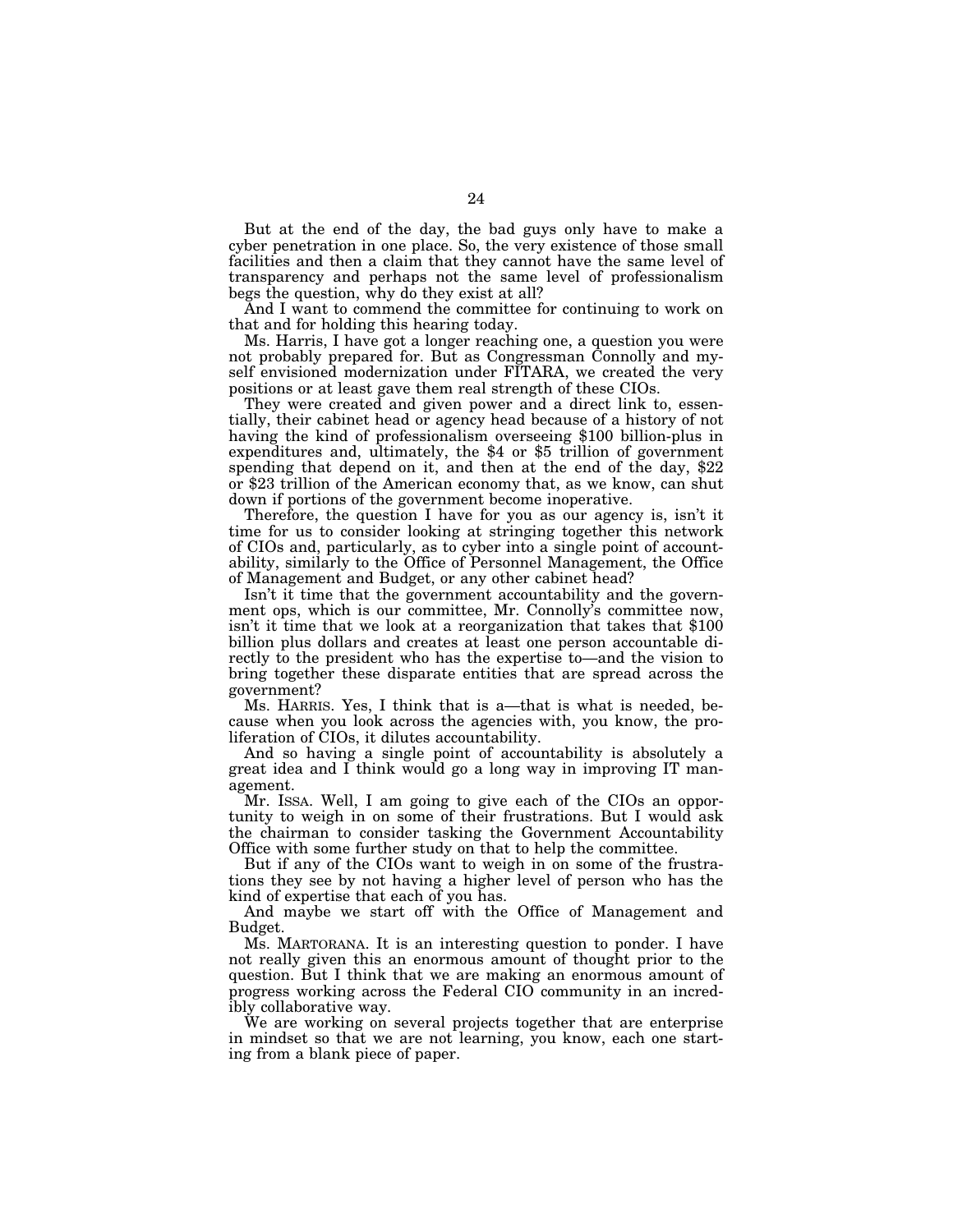You know, this is—we think, as Federal CIOs, of cybersecurity and IT modernization is a team sport. This is not an endeavor that any of us takes on in a silo, thinking only of our own agency. We think about our fellow colleagues.

I know when I was a—an agency CIO, I was greatly benefited during the beginning of COVID by other CIOs who had gone on a journey well in advance of where my technology part—my technology team and infrastructure was.

So, I think this is a team sport. We are all working very collaboratively as CIOs. But I would look forward to continuing to work together on this-

Mr. CONNOLLY. Brief—thank you. Briefly, because the gentleman's time has expired, I want to give Mr. Bluestein and Mr. Brune an opportunity to respond briefly.

Mr. BLUESTEIN. Sir, I appreciate the opportunity to respond to that. I echo Ms. Martorana's commentary. First of all, the environment amongst the CIO Council—the government CIOs has been very collaborative and there are certain things we are trying to break down some of these barriers.

I think that that goes right to Congressman Issa's point about collaboration in cybersecurity, having—whether it is some cyber entity that oversees all that but can kind of break through some of those barriers.

FITARA has been realized in my agency. So, I don't want for those kinds of things, if you will, in my organization. But as we collaborate with other agencies, it would be nice in some cases if we could break down those silos while making sure that we are secure.

Mr. CONNOLLY. Mr. Brune, did you want to comment?

Mr. BRUNE. Thank you, Chairman, and thank you, Congressman, for the question.

I would say that the enterprise focus is growing. Recently, the Social Security Administration joined partnership with the General Service Administration and other agencies on registration authentication for secure online accounts.

The GSA administers a program, *login.gov*. We use that. So, it is done on behalf of the public and we can use—build it once, use it multiple times. That is just one example where the collaboration that the Federal CIO mentioned is occurring, and I see it growing.

Mr. ISSA. Thank you, Mr. Chairman. This has been a great, great pleasure, and I appreciate your indulgence for the extra minutes.

Mr. CONNOLLY. Thank you so much, Mr. Issa.

And I would just editorialize as a final thought, and it goes back to a comment you made, Mr. Bluestein, about, you know, the org chart and solid line versus dotted line and all that.

But Mr. Issa will remember that when we wrote FITARA, among 24 Federal agencies there were 250 people with the title of CIO.

Now, there is no private entity that would tolerate that. And even in writing the bill, we chose not to do it by fiat. We chose to hope that there would be an evolution, that somebody would emerge as the primus inter pares.

And the reason we have emphasized the solid line is because of this proliferation. Someone has got to be in charge. Someone has got to be designated as the responsible and accountable person who is empowered to make decisions.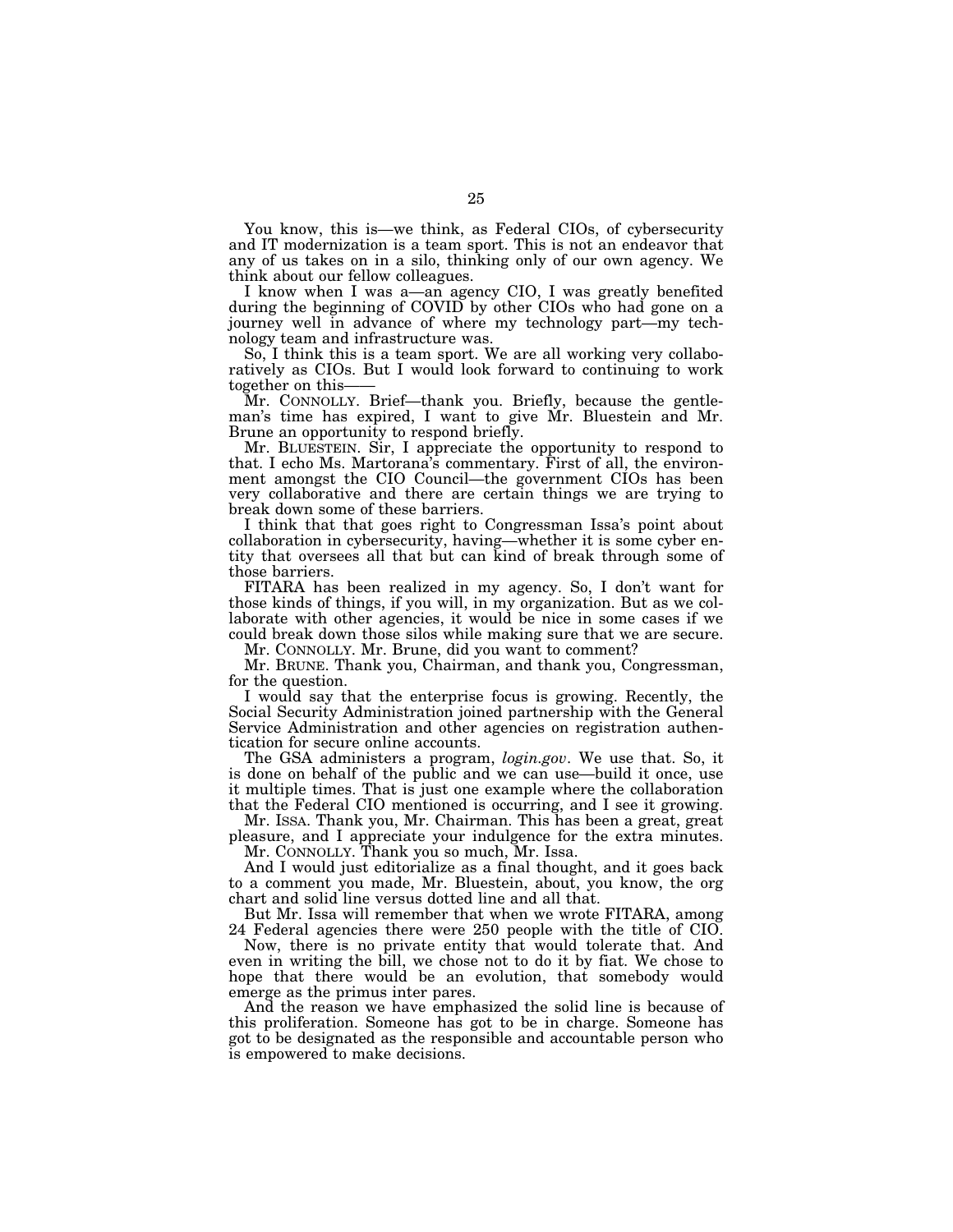And in bureaucracies if you do not report to the boss, especially public sector bureaucracies, everybody knows anything you have to say is ad referendum. I am using some Latin today. I am sorry. And that is what we are trying to get at, and if there is a better way to do it we would love to hear it.

But I think both Mr. Issa and I reflect on a private sector experience and look at the Federal Government and say this is a system that can't possibly work with that many people with that title.

So, that is—that is what we are trying to get at. I think you would concur, Mr. Issa. Yes. Thank you very much.

Mr. LaTurner, thank you for your patience. You are recognized. Mr. LATURNER. Thank you, Mr. Chairman.

Ms. Martorana, I would like to visit with you just a little bit about the Technology Modernization Fund. As you know, it was established by Congress in 2017 to provide agencies additional ways to fund IT projects in a timely manner.

Has the fund adequately lived up to its purpose?

Ms. MARTORANA. Thank you, Congressman, for that question.

I am so bullish on the Technology Modernization Fund, not only in the way that it has managed IT projects that it did during its kind of 1.0 phase. Now that we are in a 2.0 phase with the \$1 billion in the American Rescue Plan funding. I have—I see just enormous possibility.

So, a couple things that really stand out to me is, one is the board of TMF are all government officials that are real subject matter experts. They take their responsibility as board members very seriously.

We are spending about 10 hours a week meeting and reviewing proposals currently. We have brought subject matter experts in where we feel that we might have an opportunity, as I mentioned earlier, to have a little more of a top-down view across the portfolio. So, that is making me incredibly optimistic about this opportunity.

The second is, the repayment flexibility that has been extended to agencies under the American Rescue Plan is having a meaningful impact on agencies' ability to participate in this, right.

Not all agencies have working capital funds. We know that that is continuing to evolve. But it was really a barrier of entry for people being able to participate in TMF. With the repayment flexibility loosened a bit, that has made all the difference in the world, and we know that this will continue to have an impact.

The third reason that I am really optimistic about TMF is we are using best practices in how we are reviewing projects, awarding proposals to move forward, and managing them.

There is quarterly meetings with the TMF board to review progress. We only give out funds on an incremental basis based on accomplishments, milestones being met.

And we are also taking corrective actions when we see that a project is not fulfilling where milestones or where we think it should be.

We are bringing in subject matter experts, again, to partner with those agencies on corrective actions and we are willing to stop funding should we not believe that an agency is going to be successful.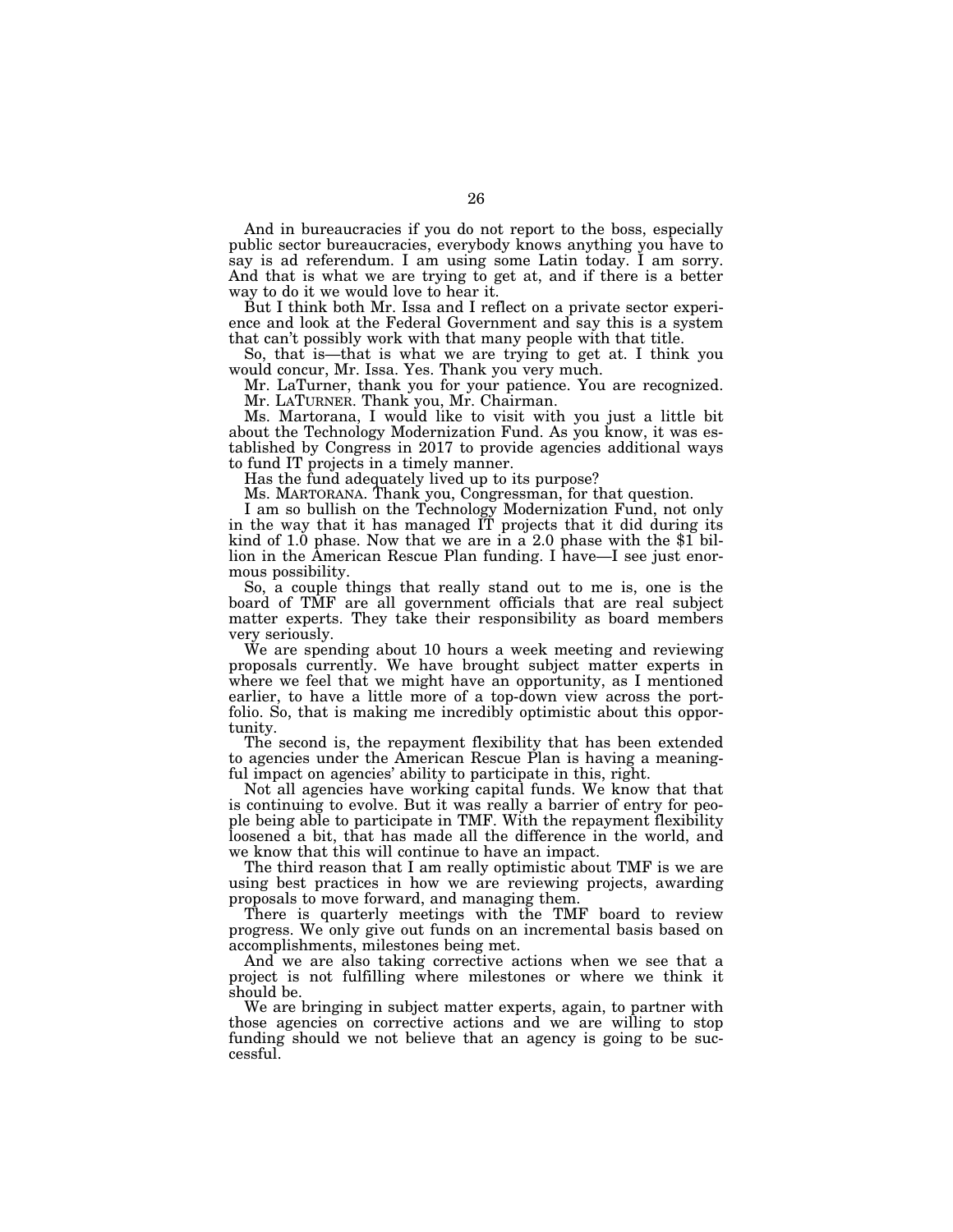So, we believe that TMF is going to have improved outcomes in the IT projects that we are funding and we hope to be able to continue to demonstrate that to the committee and to Congress.

Mr. LATURNER. I appreciate that. I have some additional questions on that but I am going to run out of time. Specifically, that my understanding is that there is \$10 billion of the \$60 billion for Fiscal Year 1922 in the request that has been earmarked for cybersecurity.

Could you drill down into that a little bit in the time that we have left and talk about how those funds will be allocated and spent to strengthen our cybersecurity?

Ms. MARTORANA. Yes. Out of—I can speak specifically to the TMF proposals that had a primary, secondary, or tertiary cybersecurity component.

We asked agencies to self-identify when they were submitting a proposal. Forty-two percent of the proposals are modernizing highpriority systems, and that is—those are oftentimes mission-critical systems that are operating our Federal Government.

So, 42 percent are focused on upgrading, updating, and increasing the cybersecurity posture of high-value systems.

The next are squarely cybersecurity requests, agencies that are coming to us and saying that they would like to begin on the road to more modern security practices like zero trust, which is a framework for not trusting anything inside your environment and making sure that you are rigorously interrogating everything within your boundaries.

It is actually eliminating boundaries. I won't get too technical. But we are focused on that, and so about 75 percent of all requests into TMF through the American Rescue Plan are focused on cybersecurity.

Mr. LATURNER. I appreciate that. It is such an important subject that I would love to spend more time on. But my time has expired. Thank you, Mr. Chairman. I yield back.

Mr. CONNOLLY. Mr. LaTurner, thank you, and let me invite you, if you do have followup questions please get them to my staff and we will forward them to the appropriate witness.

Mr. LATURNER. Thank you, Mr. Chairman.

Mr. CONNOLLY. There is that opportunity, if we can do it within five days, and we ask our witnesses to be as expeditious as possible but as thorough as possible in responding to written questions, because, obviously, we can't ask everything in the hearing. So happy to do that, Mr. LaTurner. Thank you.

And if I can close out this hearing with some questions of my own, but I want to—Mr. Bluestein, I want to focus on you for a minute because I think you joined the agency in June, but the avalanche for SBA occurred in April and May.

So, we signed the CARES Act, big bipartisan bill. A lot of money for it. It was starting a new program, the PPP, and what we did that, I think, put a burden on SBA, and you rightfully pointed out the magnitude of scale.

So, I think your annual loan portfolio is something like \$20 billion a year. We gave you \$600 billion in one month. We also lessened the requirements for eligibility. We really streamlined them. We reduced paperwork.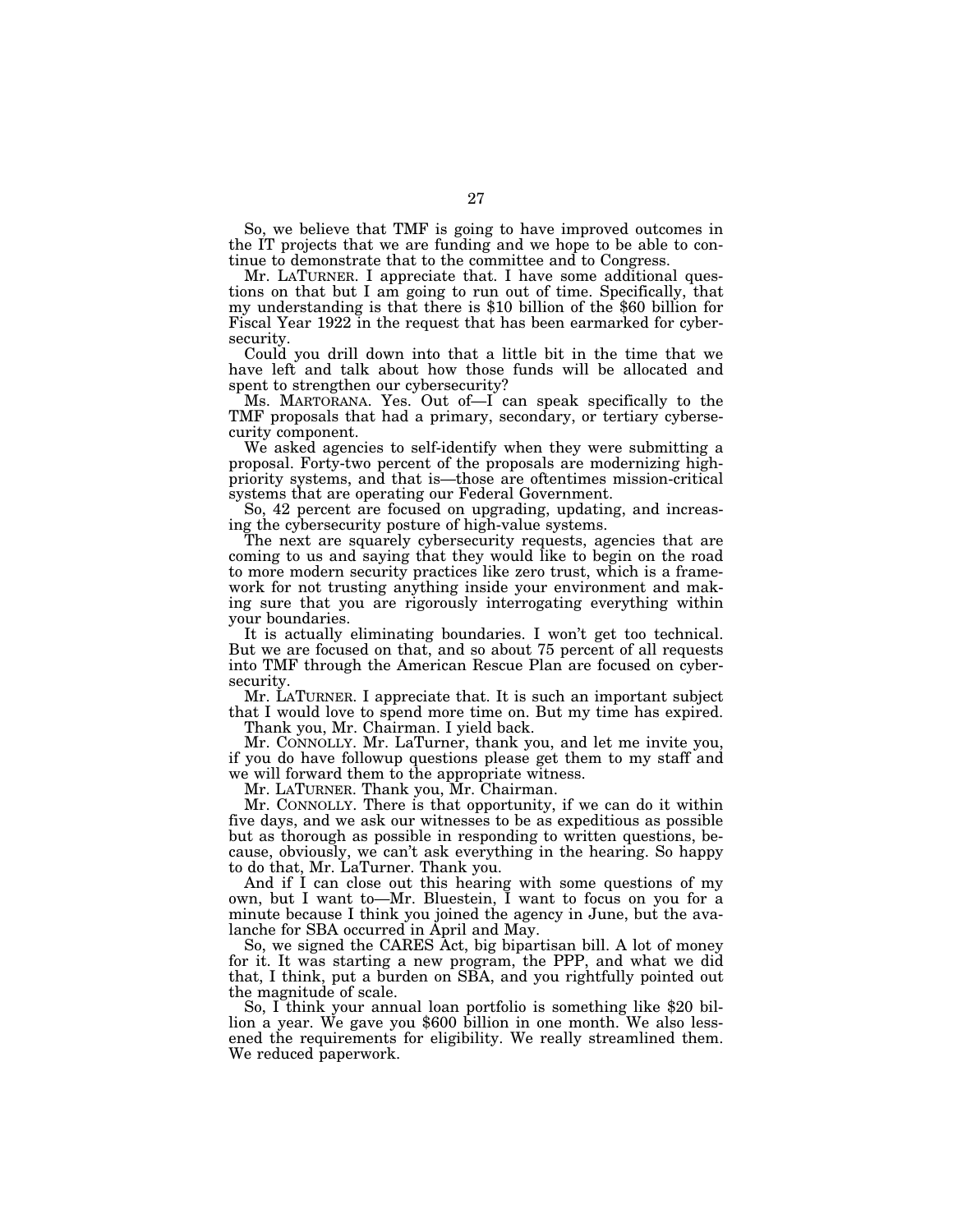We reduced documentation requirements because we were panicked, right. We wanted to get help to Main Street mom-and-pops as quickly as possible so they didn't go under. A noble goal.

And we also had a—that program had a provision that allowed loans to be converted to grants fairly easily.

Now, in doing all that with great intentions, we were relying, in a sense, on the SBA IT system e-TRAN.

And what happened in the first few weeks—oh, we added—I am sorry. One other change, which was a big one, we broadened the financial institutions eligible to manage the portfolios. We wanted to get into communities, including communities we were targeting—low income, communities of color—and that meant we had to look at community-based financial institutions, not the normal financial institutions that normally are the go-to managers of SBA's portfolio.

And what we found was that your IT system could not handle that. It couldn't—it had trouble programming the changes. It had trouble managing a huge avalanche of new money in a new program and it was overwhelmed by the demand.

And I am not citing that to criticize SBA. I cite it as an example of why IT is so important, because no one could have foreseen these circumstances. But our whole mission up here was shared by your agency, which was rush aid—run, don't walk to get aid to these small businesses so we are saving them and they are not going under, and while at the same time, we will have a condition keep people on the payroll. That is the goal here. We want to keep you open and we want to keep those people on payroll so we are not adding to the massive unemployment, which we were experiencing in April 2020.

But if you don't invest in the IT system to have the agility and the flexibility for these kinds of changes, how can you be surprised that it is overwhelmed and your mission is defeated? Not by some nefarious, you know, person or persons wanting to muck up the works, but because the IT system can't do it.

How often do we have to be reminded how critical and integral the IT system is to the mission? And we see that in unemployment insurance systems across the country, in the 50 state unemployment insurance systems.

We see it at the IRS in getting payments. We are changing the IRS mission, in a sense, or broadening it, from a tax collector to, you know, a benefit agency, and we are a little surprised that it has some trouble and its IT systems are older and more multiplicitous than yours.

I just want to give you a chance to kind of—because you came in June after all that happened and you were kind of in the cleanup operation. But I am sure you have some reflections about the good, the bad, and the ugly and what we have learned from that kind of experience.

And then I will be done.

Mr. BLUESTEIN. Thank you for the opportunity to comment on that, sir.

I did come in after the fact. One of the first things we did was we took a look at the entire ecosystem, because they were different systems that handled the PPP loans and the EIDL loans, and they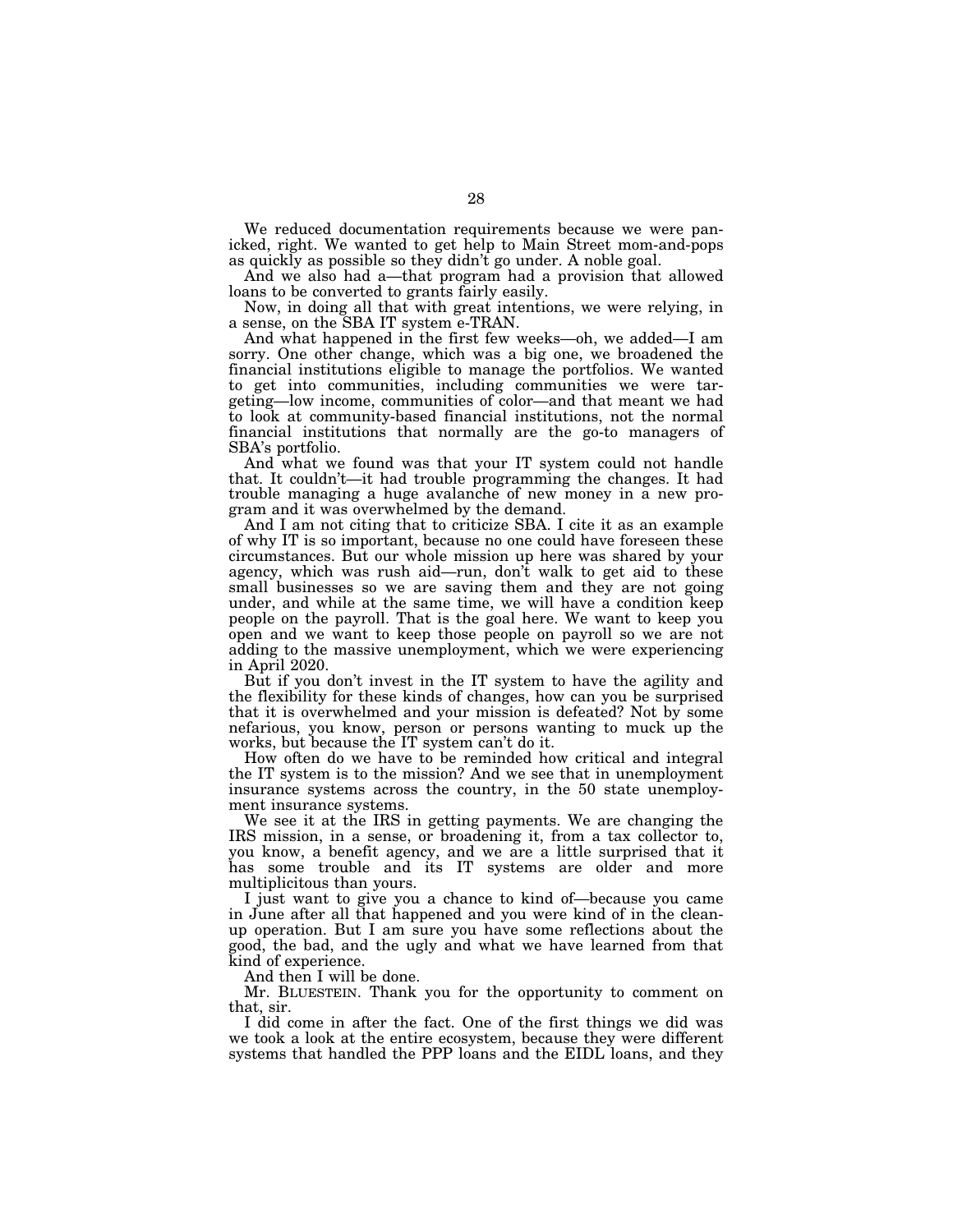were—while they were somewhat disconnected, they still ran through the same system of systems that managed the capital access process.

So, one of the first things we did is say let us take a look at this end to end. How do you streamline all of this so it operates on some kind of plane, and let me diverge for just a second.

When all of this happened last year and there was a Presidential tweet that said *sba.gov*, our website that normally handled about 600 to 700 concurrent users went to 93,000 in a matter of minutes.

Now, that was all set on a modern platform that immediately scaled to handle from about one terabyte a day of data to about 25 terabytes a day. So, it was built to scale.

And we want to bring that same technology into these financial systems. Unfortunately, a lot of times in risk management until we actually realize the risk—people talk about it, but they won't take necessarily the measures to fix that.

Now we have been in a situation where we saw the consequence, and especially with all the different things that have happened subsequent to that—different requirements, how do we slice and dice some of these things to discreetly identify either communities of interest, other things that we want to do in the system—that technology is available out there.

We are going through the process now of figuring out, OK, what do we do with the system that we have? We have e-TRAN, which has been there. It is legacy code. We know it.

And the next step is, OK, how do we move beyond that. We are working very, very closely with the capital access folks to work through that.

Mr. CONNOLLY. Thank you so much, and I look forward to having further discussion with you about what happened and what we can take away, sir, because I think all of us benefit from that experience in terms of—and I would commend to you, Ms. Martorana, on your agenda many things to get done.

But I really would look at lessons learned from the pandemic in terms of IT because I think we could really, all of us, benefit from that. There were some great things. There were some things that didn't work, some things that were disasters, and some things we could have done better.

The TMF is in that context, I think, as you were saying earlier in terms of how we might use it to help upgrade, to help people make other investments, better investments. But I do think there are some very critical lessons to be learned from this experience, and you might very well want to take the lead on that.

And I think Mr. Issa suggested, Ms. Harris, that I might want to join him in urging you to look at a couple of issues, and Mr. Hice also, and I gladly nod yes to add to your plate.

Mr. Hice, anything for the good of the order you want to add? Mr. HICE. I don't. I am-

Mr. CONNOLLY. Yes, no problem. You are going to mischief.

[Laughter.]

Mr. CONNOLLY. All right.

I want to thank our witnesses, and again, any member wishing to add—to submit written questions for the record, we will be glad to provide them to our witnesses.